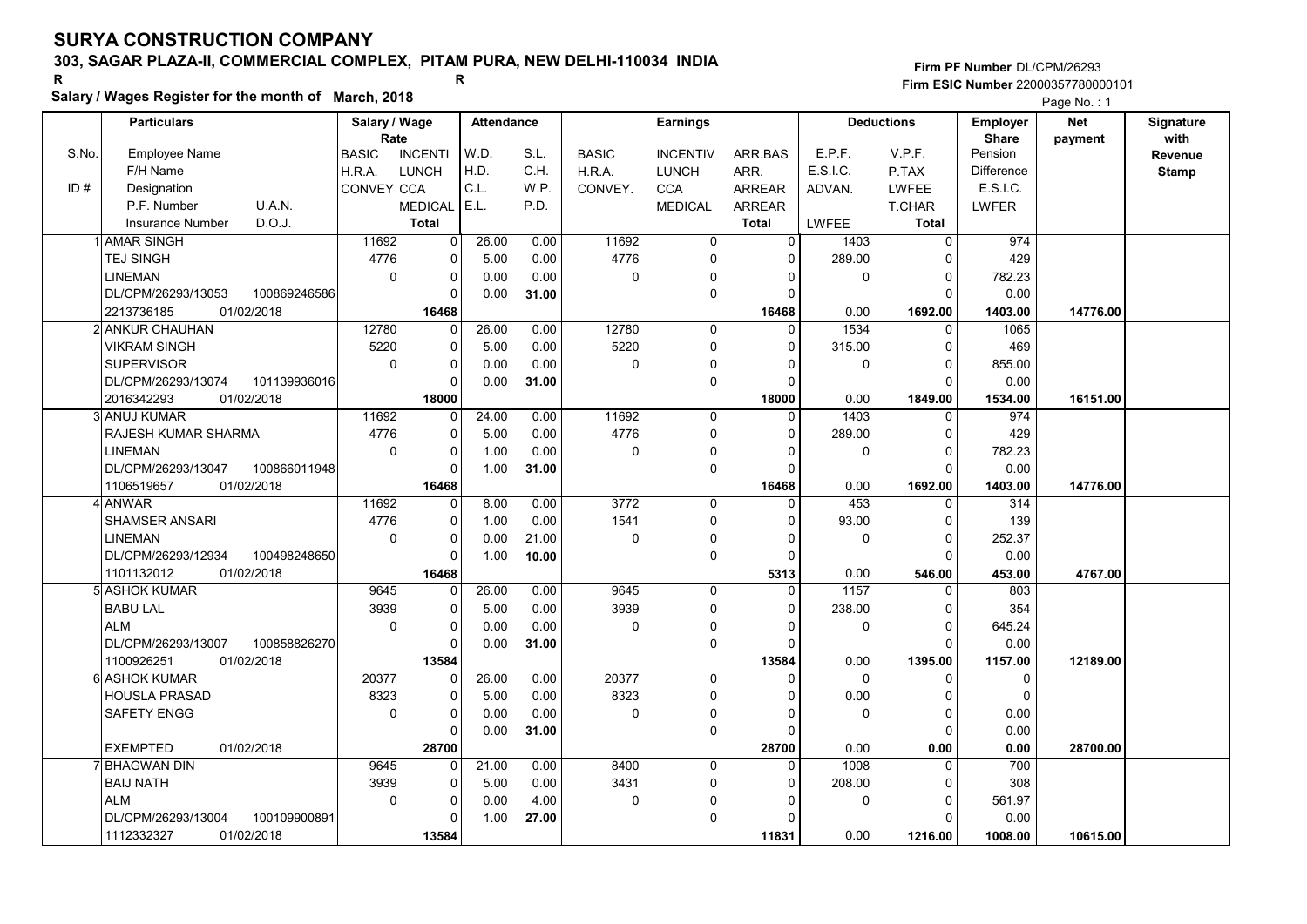# 303, SAGAR PLAZA-II, COMMERCIAL COMPLEX, PITAM PURA, NEW DELHI-110034 INDIA

#### Salary / Wages Register for the month of March, 2018

|       | Salary / wages Register for the month of March, 2018 |                                |                         |       |              |                 |                |              |                   |                   | Page No.: 2 |              |
|-------|------------------------------------------------------|--------------------------------|-------------------------|-------|--------------|-----------------|----------------|--------------|-------------------|-------------------|-------------|--------------|
|       | <b>Particulars</b>                                   | Salary / Wage                  | <b>Attendance</b>       |       |              | <b>Earnings</b> |                |              | <b>Deductions</b> | <b>Employer</b>   | <b>Net</b>  | Signature    |
|       |                                                      | Rate                           |                         |       |              |                 |                |              |                   | <b>Share</b>      | payment     | with         |
| S.No. | <b>Employee Name</b>                                 | <b>BASIC</b><br><b>INCENTI</b> | W.D.                    | S.L.  | <b>BASIC</b> | <b>INCENTIV</b> | ARR BAS        | E.P.F.       | V.P.F.            | Pension           |             | Revenue      |
|       | F/H Name                                             | <b>LUNCH</b><br>H.R.A.         | H.D.                    | C.H.  | H.R.A.       | <b>LUNCH</b>    | ARR.           | E.S.I.C.     | P.TAX             | <b>Difference</b> |             | <b>Stamp</b> |
| ID#   | Designation                                          | CONVEY CCA                     | C.L.                    | W.P.  | CONVEY.      | <b>CCA</b>      | <b>ARREAR</b>  | ADVAN.       | <b>LWFEE</b>      | E.S.I.C.          |             |              |
|       | U.A.N.<br>P.F. Number                                | <b>MEDICAL</b>                 | E.L.                    | P.D.  |              | <b>MEDICAL</b>  | <b>ARREAR</b>  |              | T.CHAR            | <b>LWFER</b>      |             |              |
|       | D.O.J.<br>Insurance Number                           | <b>Total</b>                   |                         |       |              |                 | <b>Total</b>   | <b>LWFEE</b> | <b>Total</b>      |                   |             |              |
|       | <b>8 BHAVISHAN MANDAL</b>                            | 9645                           | 24.00<br>$\overline{0}$ | 0.00  | 9334         | $\overline{0}$  | $\overline{0}$ | 1120         | $\overline{0}$    | 778               |             |              |
|       | SATYANARAYAN MANDAL                                  | 3939                           | 0<br>5.00               | 0.00  | 3812         | 0               | $\Omega$       | 231.00       | $\Omega$          | 342               |             |              |
|       | <b>ALM</b>                                           | $\mathbf 0$                    | 0<br>0.00               | 1.00  | 0            | $\Omega$        | $\Omega$       | 0            | $\Omega$          | 624.44            |             |              |
|       | DL/CPM/26293/12987<br>101139935998                   |                                | 1.00<br>0               | 30.00 |              | $\mathbf 0$     | $\Omega$       |              | $\Omega$          | 0.00              |             |              |
|       | 01/02/2018<br>1115091867                             | 13584                          |                         |       |              |                 | 13146          | 0.00         | 1351.00           | 1120.00           | 11795.00    |              |
|       | 9 BUDDHAN JHA                                        | 9645                           | 23.00<br>$\Omega$       | 0.00  | 9023         | 0               | $\Omega$       | 1083         | $\Omega$          | 752               |             |              |
|       | DAMODER JHA                                          | 3939                           | 5.00<br>0               | 0.00  | 3685         | $\Omega$        | $\Omega$       | 223.00       | 0                 | 331               |             |              |
|       | <b>ALM</b>                                           | $\mathbf 0$                    | 0<br>0.00               | 2.00  | 0            | $\mathbf 0$     | O              | 0            | $\Omega$          | 603.63            |             |              |
|       | DL/CPM/26293/13072<br>100628229739                   |                                | $\Omega$<br>1.00        | 29.00 |              | $\mathbf 0$     | $\Omega$       |              | $\Omega$          | 0.00              |             |              |
|       | 01/02/2018<br>2205484990                             | 13584                          |                         |       |              |                 | 12708          | 0.00         | 1306.00           | 1083.00           | 11402.00    |              |
|       | 10 CHANDAN SINGH                                     | 9645                           | 13.00<br>0              | 0.00  | 4978         | $\mathbf 0$     | $\Omega$       | 597          | $\Omega$          | 415               |             |              |
|       | <b>SHARWAN</b>                                       | 3939                           | $\Omega$<br>2.00        | 0.00  | 2033         | $\mathbf 0$     | $\Omega$       | 123.00       | $\Omega$          | 182               |             |              |
|       | <b>ALM</b>                                           | $\Omega$                       | $\Omega$<br>0.00        | 15.00 | $\Omega$     | $\mathbf 0$     | $\Omega$       | $\Omega$     | $\Omega$          | 333.02            |             |              |
|       | DL/CPM/26293/13060<br>100498122316                   |                                | 1.00<br>$\Omega$        | 16.00 |              | $\mathbf 0$     | 0              |              | $\Omega$          | 0.00              |             |              |
|       | 2213911983<br>01/02/2018                             | 13584                          |                         |       |              |                 | 7011           | 0.00         | 720.00            | 597.00            | 6291.00     |              |
|       | 11 CHHEDA LAL SHARMA                                 | 11692                          | 26.00<br>$\Omega$       | 0.00  | 11692        | $\Omega$        | $\Omega$       | 1403         | $\Omega$          | 974               |             |              |
|       | <b>NAWAB SHARMA</b>                                  | 4776                           | 5.00<br>0               | 0.00  | 4776         | 0               | $\Omega$       | 289.00       | $\Omega$          | 429               |             |              |
|       | <b>WELDER</b>                                        | $\mathbf 0$                    | 0<br>0.00               | 0.00  | 0            | $\Omega$        | 0              | 0            | 0                 | 782.23            |             |              |
|       | DL/CPM/26293/13046<br>100864818987                   |                                | 0.00<br>$\Omega$        | 31.00 |              | $\mathbf 0$     | $\Omega$       |              | $\Omega$          | 0.00              |             |              |
|       | 1106519650<br>01/02/2018                             | 16468                          |                         |       |              |                 | 16468          | 0.00         | 1692.00           | 1403.00           | 14776.00    |              |
|       | 12 DEVENDER                                          | 9645                           | 26.00<br>0              | 0.00  | 9645         | 0               | 0              | 1157         | $\Omega$          | 803               |             |              |
|       | <b>RATAN SINGH</b>                                   | 3939                           | 0<br>5.00               | 0.00  | 3939         | $\mathbf 0$     | $\Omega$       | 238.00       | $\Omega$          | 354               |             |              |
|       | <b>ALM</b>                                           | $\Omega$                       | 0.00<br>$\Omega$        | 0.00  | $\Omega$     | $\mathbf 0$     | $\Omega$       | $\Omega$     | $\Omega$          | 645.24            |             |              |
|       | DL/CPM/26293/13006<br>100133959049                   |                                | $\Omega$<br>0.00        | 31.00 |              | $\mathbf 0$     | $\Omega$       |              | $\mathsf{C}$      | 0.00              |             |              |
|       | 1111885580<br>01/02/2018                             | 13584                          |                         |       |              |                 | 13584          | 0.00         | 1395.00           | 1157.00           | 12189.00    |              |
|       | <b>13 DINESH KUMAR</b>                               | 11692                          | 26.00<br>$\Omega$       | 0.00  | 11692        | $\mathbf 0$     | $\Omega$       | 1403         | $\Omega$          | 974               |             |              |
|       | DHANDHU                                              | 4776                           | 0<br>5.00               | 0.00  | 4776         | $\mathbf 0$     | $\Omega$       | 289.00       | $\mathbf 0$       | 429               |             |              |
|       | <b>LINEMAN</b>                                       | $\mathbf 0$                    | $\Omega$<br>0.00        | 0.00  | 0            | 0               | $\Omega$       | 0            | $\Omega$          | 782.23            |             |              |
|       | DL/CPM/26293/12990<br>100860237206                   |                                | 0.00<br>$\Omega$        | 31.00 |              | $\mathbf 0$     | $\Omega$       |              | $\Omega$          | 0.00              |             |              |
|       | 01/02/2018<br>1113031003                             | 16468                          |                         |       |              |                 | 16468          | 0.00         | 1692.00           | 1403.00           | 14776.00    |              |
|       | 14 DINESH KUMAR PAL                                  | 11692                          | 25.00<br>0 <sup>1</sup> | 0.00  | 11692        | $\mathbf 0$     | $\Omega$       | 1403         | $\Omega$          | 974               |             |              |
|       | <b>MOTI LAL</b>                                      | 4776                           | 5.00<br>0               | 0.00  | 4776         | $\mathbf 0$     | 0              | 289.00       | $\Omega$          | 429               |             |              |
|       | <b>LINEMAN</b>                                       | $\mathbf 0$                    | 0<br>0.00               | 0.00  | 0            | $\Omega$        | $\Omega$       | 0            | $\mathbf 0$       | 782.23            |             |              |
|       | DL/CPM/26293/12935<br>100497464721                   |                                | 0<br>1.00               | 31.00 |              | $\mathbf 0$     | O              |              | $\Omega$          | 0.00              |             |              |
|       | 2213605645<br>01/02/2018                             | 16468                          |                         |       |              |                 | 16468          | 0.00         | 1692.00           | 1403.00           | 14776.00    |              |
|       |                                                      |                                |                         |       |              |                 |                |              |                   |                   |             |              |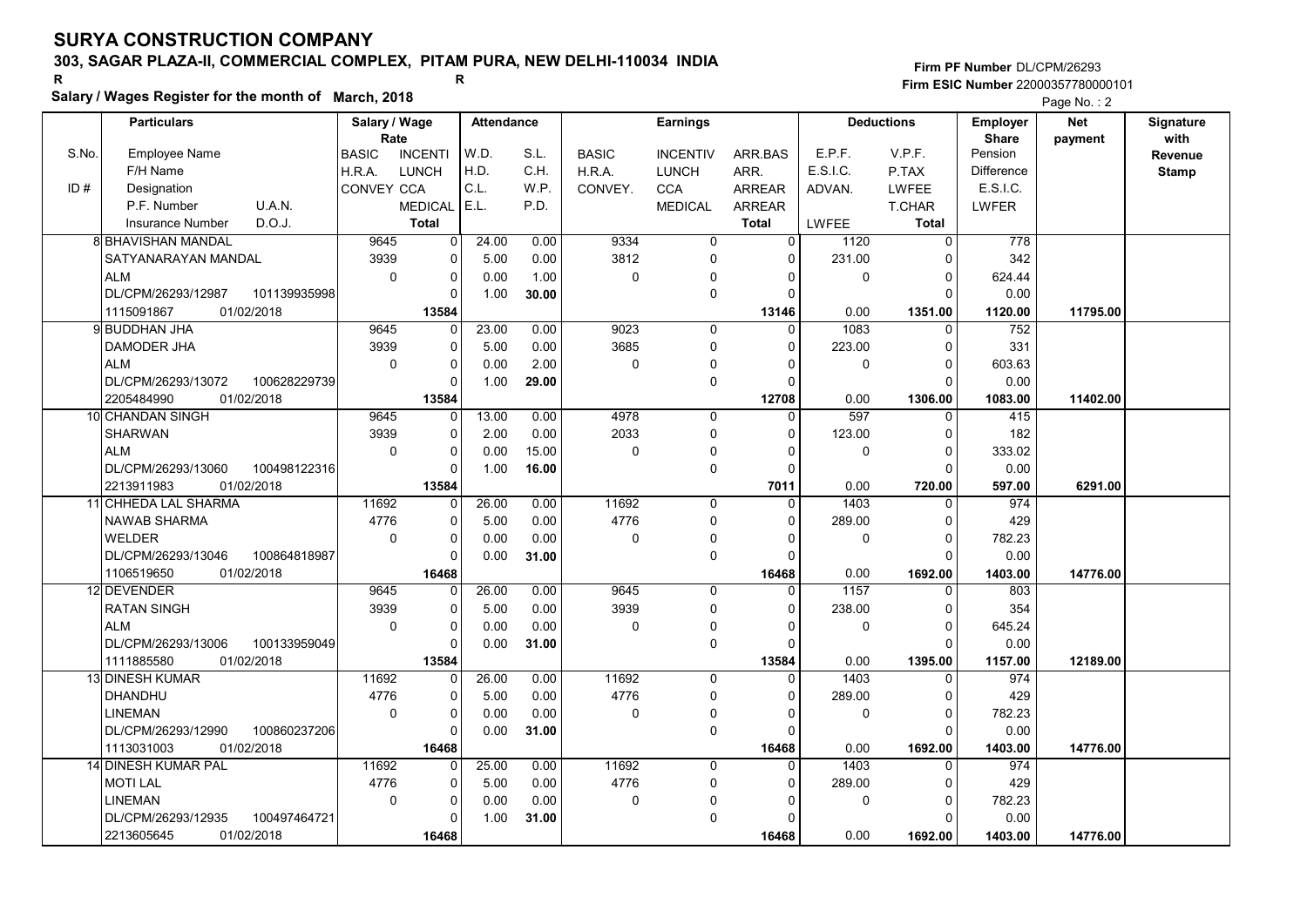### 303, SAGAR PLAZA-II, COMMERCIAL COMPLEX, PITAM PURA, NEW DELHI-110034 INDIA

### Salary / Wages Register for the month of March, 2018

Firm PF Number DL/CPM/26293 Firm ESIC Number <sup>22000357780000101</sup> R R

|       | Salary / Wages Register for the month of March, 2018 |                       |                |                   |       |              |                 |                |              |                   |                                 | Page No.: 3           |                   |
|-------|------------------------------------------------------|-----------------------|----------------|-------------------|-------|--------------|-----------------|----------------|--------------|-------------------|---------------------------------|-----------------------|-------------------|
|       | <b>Particulars</b>                                   | Salary / Wage<br>Rate |                | <b>Attendance</b> |       |              | <b>Earnings</b> |                |              | <b>Deductions</b> | <b>Employer</b><br><b>Share</b> | <b>Net</b><br>payment | Signature<br>with |
| S.No. | <b>Employee Name</b>                                 | <b>BASIC</b>          | <b>INCENTI</b> | W.D.              | S.L.  | <b>BASIC</b> | <b>INCENTIV</b> | ARR.BAS        | E.P.F.       | V.P.F.            | Pension                         |                       | Revenue           |
|       | F/H Name                                             | H.R.A.                | <b>LUNCH</b>   | H.D.              | C.H.  | H.R.A.       | <b>LUNCH</b>    | ARR.           | E.S.I.C.     | P.TAX             | <b>Difference</b>               |                       | <b>Stamp</b>      |
| ID#   | Designation                                          | CONVEY CCA            |                | C.L.              | W.P.  | CONVEY.      | CCA             | <b>ARREAR</b>  | ADVAN.       | <b>LWFEE</b>      | E.S.I.C.                        |                       |                   |
|       | P.F. Number<br>U.A.N.                                |                       | <b>MEDICAL</b> | E.L.              | P.D.  |              | <b>MEDICAL</b>  | <b>ARREAR</b>  |              | T.CHAR            | LWFER                           |                       |                   |
|       | D.O.J.<br><b>Insurance Number</b>                    |                       | <b>Total</b>   |                   |       |              |                 | <b>Total</b>   | <b>LWFEE</b> | <b>Total</b>      |                                 |                       |                   |
|       | 15 DURGESH                                           | 11692                 | $\overline{0}$ | 26.00             | 0.00  | 11692        | $\overline{0}$  | $\overline{0}$ | 1403         | $\overline{0}$    | 974                             |                       |                   |
|       | <b>BAL GOVIND</b>                                    | 4776                  | $\Omega$       | 5.00              | 0.00  | 4776         | $\mathbf 0$     | 0              | 289.00       | 0                 | 429                             |                       |                   |
|       | <b>LINEMAN</b>                                       | $\Omega$              | $\mathbf 0$    | 0.00              | 0.00  | $\Omega$     | $\mathbf 0$     | 0              | $\mathbf 0$  | $\mathbf 0$       | 782.23                          |                       |                   |
|       | DL/CPM/26293/13000<br>100858936748                   |                       | $\Omega$       | 0.00              | 31.00 |              | $\mathbf 0$     | 0              |              | $\Omega$          | 0.00                            |                       |                   |
|       | 2213605634<br>01/02/2018                             |                       | 16468          |                   |       |              |                 | 16468          | 0.00         | 1692.00           | 1403.00                         | 14776.00              |                   |
|       | 16 HARENDER PAL                                      | 11692                 | $\Omega$       | 15.00             | 0.00  | 7166         | $\Omega$        | 0              | 860          | $\Omega$          | 597                             |                       |                   |
|       | <b>BABU LAL</b>                                      | 4776                  | $\Omega$       | 3.00              | 0.00  | 2927         | $\Omega$        | 0              | 177.00       | $\Omega$          | 263                             |                       |                   |
|       | <b>LINEMAN</b>                                       | $\Omega$              | $\Omega$       | 0.00              | 12.00 | $\mathbf 0$  | $\mathbf 0$     | 0              | $\Omega$     | $\mathbf 0$       | 479.42                          |                       |                   |
|       | DL/CPM/26293/12938<br>100496529378                   |                       | $\Omega$       | 1.00              | 19.00 |              | $\Omega$        | 0              |              | $\Omega$          | 0.00                            |                       |                   |
|       | 2012944132<br>01/02/2018                             |                       | 16468          |                   |       |              |                 | 10093          | 0.00         | 1037.00           | 860.00                          | 9056.00               |                   |
|       | 17 HARI KISHORE DAS                                  | 9645                  | $\Omega$       | 26.00             | 0.00  | 9645         | $\Omega$        | 0              | 1157         | 0                 | 803                             |                       |                   |
|       | <b>VIDHAON DAS</b>                                   | 3939                  | $\Omega$       | 5.00              | 0.00  | 3939         | $\mathbf 0$     | 0              | 238.00       | $\Omega$          | 354                             |                       |                   |
|       | <b>ALM</b>                                           | $\Omega$              | $\Omega$       | 0.00              | 0.00  | $\mathbf 0$  | $\mathbf 0$     | 0              | $\mathbf 0$  | $\mathbf 0$       | 645.24                          |                       |                   |
|       | DL/CPM/26293/13062<br>100869694552                   |                       | $\Omega$       | 0.00              | 31.00 |              | $\Omega$        | $\Omega$       |              | $\Omega$          | 0.00                            |                       |                   |
|       | 2213942211<br>01/02/2018                             |                       | 13584          |                   |       |              |                 | 13584          | 0.00         | 1395.00           | 1157.00                         | 12189.00              |                   |
|       | 18 HARIKESH                                          | 9645                  | $\Omega$       | 26.00             | 0.00  | 9645         | $\Omega$        | $\Omega$       | 1157         | $\mathbf 0$       | 803                             |                       |                   |
|       | <b>CHEDDI LAL</b>                                    | 3939                  | $\Omega$       | 5.00              | 0.00  | 3939         | $\mathbf 0$     | 0              | 238.00       | $\Omega$          | 354                             |                       |                   |
|       | <b>ALM</b>                                           | $\mathbf 0$           | $\Omega$       | 0.00              | 0.00  | $\mathbf 0$  | $\mathbf 0$     | 0              | $\mathbf 0$  | $\mathbf 0$       | 645.24                          |                       |                   |
|       | DL/CPM/26293/13011<br>100859817947                   |                       | $\Omega$       | 0.00              | 31.00 |              | $\Omega$        | 0              |              | $\Omega$          | 0.00                            |                       |                   |
|       | 1112479358<br>01/02/2018                             |                       | 13584          |                   |       |              |                 | 13584          | 0.00         | 1395.00           | 1157.00                         | 12189.00              |                   |
|       | 19 JAGESHWAR                                         | 11692                 | $\Omega$       | 26.00             | 0.00  | 11692        | $\Omega$        | 0              | 1403         | $\mathbf 0$       | 974                             |                       |                   |
|       | <b>RAJJAN</b>                                        | 4776                  | $\Omega$       | 5.00              | 0.00  | 4776         | $\mathbf 0$     | 0              | 289.00       | $\mathbf 0$       | 429                             |                       |                   |
|       | <b>LINEMAN</b>                                       | $\Omega$              | 0              | 0.00              | 0.00  | $\Omega$     | $\mathbf 0$     | 0              | 0            | $\Omega$          | 782.23                          |                       |                   |
|       | DL/CPM/26293/12991<br>100497761359                   |                       | $\Omega$       | 0.00              | 31.00 |              | $\mathbf 0$     | 0              |              | $\Omega$          | 0.00                            |                       |                   |
|       | 2213605644<br>01/02/2018                             |                       | 16468          |                   |       |              |                 | 16468          | 0.00         | 1692.00           | 1403.00                         | 14776.00              |                   |
|       | 20 JAI KUMAR                                         | 9645                  | $\Omega$       | 26.00             | 0.00  | 9645         | 0               | 0              | 1157         | $\Omega$          | 803                             |                       |                   |
|       | <b>SUKH BIR</b>                                      | 3939                  | 0              | 5.00              | 0.00  | 3939         | $\mathbf 0$     | 0              | 238.00       | $\Omega$          | 354                             |                       |                   |
|       | <b>ALM</b>                                           | $\mathbf 0$           | $\Omega$       | 0.00              | 0.00  | $\mathbf 0$  | $\mathbf 0$     | 0              | $\mathbf 0$  | $\mathbf 0$       | 645.24                          |                       |                   |
|       | DL/CPM/26293/13009<br>100868663519                   |                       | $\Omega$       | 0.00              | 31.00 |              | $\Omega$        | $\Omega$       |              | $\Omega$          | 0.00                            |                       |                   |
|       | 1111885563<br>01/02/2018                             |                       | 13584          |                   |       |              |                 | 13584          | 0.00         | 1395.00           | 1157.00                         | 12189.00              |                   |
|       | 21 JAWAHAR RAI                                       | 11692                 | $\Omega$       | 26.00             | 0.00  | 11692        | $\Omega$        | $\Omega$       | 1403         | $\Omega$          | 974                             |                       |                   |
|       | TEJ NARAYAN RAI                                      | 4776                  | $\Omega$       | 5.00              | 0.00  | 4776         | $\mathbf 0$     | $\mathbf 0$    | 289.00       | 0                 | 429                             |                       |                   |
|       | <b>LINEMAN</b>                                       | $\Omega$              | $\Omega$       | 0.00              | 0.00  | $\mathbf 0$  | $\mathbf 0$     | 0              | $\Omega$     | $\Omega$          | 782.23                          |                       |                   |
|       | DL/CPM/26293/12912<br>100869244638                   |                       | $\Omega$       | 0.00              | 31.00 |              | $\Omega$        | $\Omega$       |              | 0                 | 0.00                            |                       |                   |
|       | 1106519673<br>01/02/2018                             |                       | 16468          |                   |       |              |                 | 16468          | 0.00         | 1692.00           | 1403.00                         | 14776.00              |                   |

01/02/2018 | 16468| | 16468 | 0.00 1692.00 | 1403.00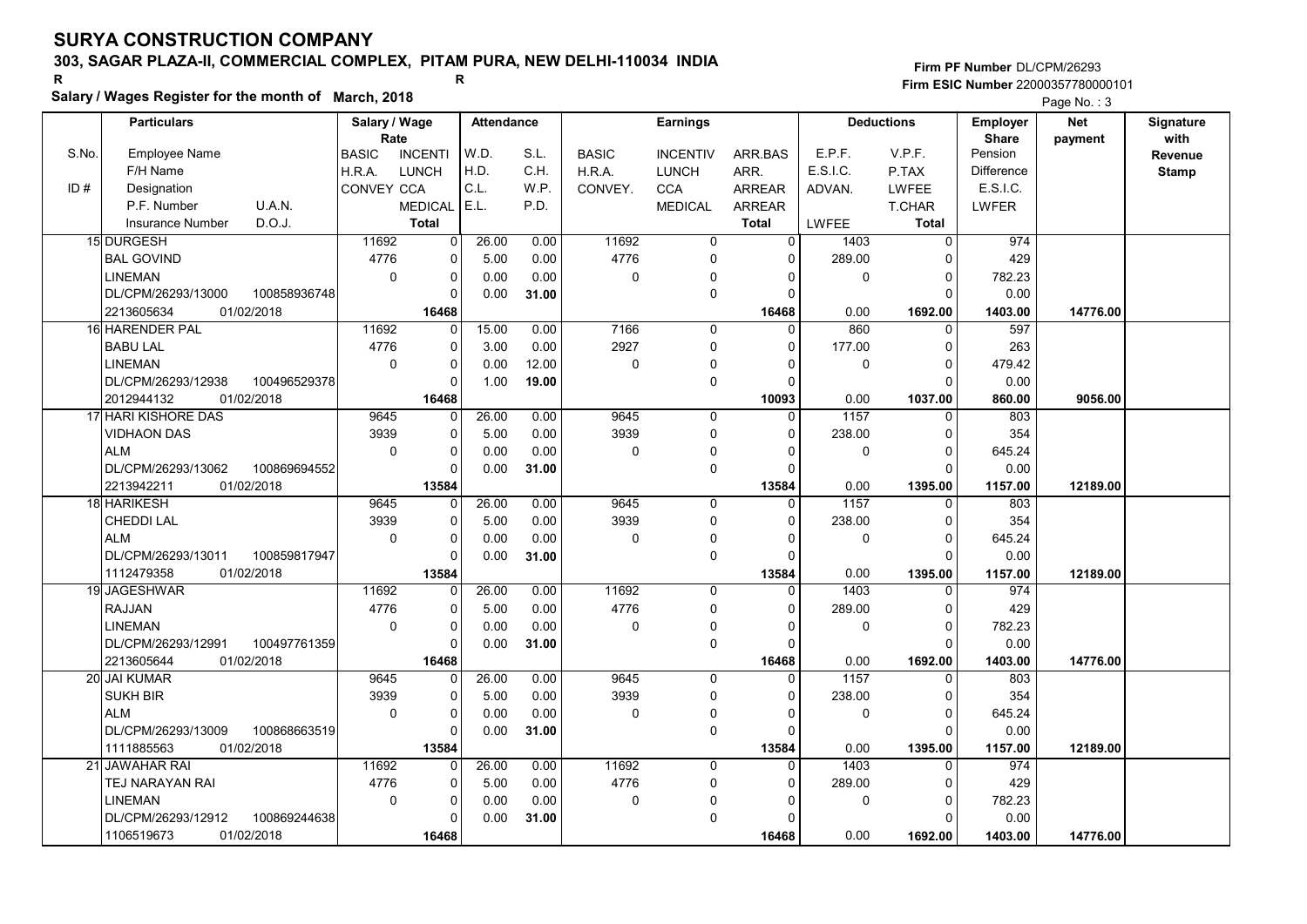# 303, SAGAR PLAZA-II, COMMERCIAL COMPLEX, PITAM PURA, NEW DELHI-110034 INDIA

#### Salary / Wages Register for the month of March, 2018

|       | Salary / wages Register for the month of March, 2018 |                                |                         |       |              |                 |                |              |                   |                   | Page No.: 4 |              |
|-------|------------------------------------------------------|--------------------------------|-------------------------|-------|--------------|-----------------|----------------|--------------|-------------------|-------------------|-------------|--------------|
|       | <b>Particulars</b>                                   | Salary / Wage                  | <b>Attendance</b>       |       |              | <b>Earnings</b> |                |              | <b>Deductions</b> | <b>Employer</b>   | <b>Net</b>  | Signature    |
|       |                                                      | Rate                           |                         |       |              |                 |                |              |                   | <b>Share</b>      | payment     | with         |
| S.No. | <b>Employee Name</b>                                 | <b>BASIC</b><br><b>INCENTI</b> | W.D.                    | S.L.  | <b>BASIC</b> | <b>INCENTIV</b> | ARR BAS        | E.P.F.       | V.P.F.            | Pension           |             | Revenue      |
|       | F/H Name                                             | <b>LUNCH</b><br>H.R.A.         | H.D.                    | C.H.  | H.R.A.       | <b>LUNCH</b>    | ARR.           | E.S.I.C.     | P.TAX             | <b>Difference</b> |             | <b>Stamp</b> |
| ID#   | Designation                                          | CONVEY CCA                     | C.L.                    | W.P.  | CONVEY.      | <b>CCA</b>      | <b>ARREAR</b>  | ADVAN.       | <b>LWFEE</b>      | E.S.I.C.          |             |              |
|       | U.A.N.<br>P.F. Number                                | <b>MEDICAL</b>                 | E.L.                    | P.D.  |              | <b>MEDICAL</b>  | <b>ARREAR</b>  |              | T.CHAR            | <b>LWFER</b>      |             |              |
|       | D.O.J.<br><b>Insurance Number</b>                    | <b>Total</b>                   |                         |       |              |                 | <b>Total</b>   | <b>LWFEE</b> | <b>Total</b>      |                   |             |              |
|       | 22 JITENDER PAL                                      | 11692                          | 26.00<br>$\overline{0}$ | 0.00  | 11692        | $\overline{0}$  | $\overline{0}$ | 1403         | $\overline{0}$    | 974               |             |              |
|       | <b>RAM LAKHAN PAL</b>                                | 4776                           | 0<br>5.00               | 0.00  | 4776         | 0               | $\Omega$       | 289.00       | $\Omega$          | 429               |             |              |
|       | <b>LINEMAN</b>                                       | $\mathbf 0$                    | 0<br>0.00               | 0.00  | 0            | $\Omega$        | $\Omega$       | 0            | $\mathbf 0$       | 782.23            |             |              |
|       | DL/CPM/26293/13013<br>100739489521                   |                                | 0.00<br>$\Omega$        | 31.00 |              | $\mathbf 0$     | $\Omega$       |              | $\Omega$          | 0.00              |             |              |
|       | 01/02/2018<br>2213613420                             | 16468                          |                         |       |              |                 | 16468          | 0.00         | 1692.00           | 1403.00           | 14776.00    |              |
|       | 23 JITENDER PATHAK                                   | 9645                           | 26.00<br>$\Omega$       | 0.00  | 9645         | 0               | $\Omega$       | 1157         | $\Omega$          | 803               |             |              |
|       | <b>LAKHMI CHAND PATHAK</b>                           | 3939                           | 5.00<br>0               | 0.00  | 3939         | $\Omega$        | $\Omega$       | 238.00       | 0                 | 354               |             |              |
|       | <b>ALM</b>                                           | $\mathbf 0$                    | 0<br>0.00               | 0.00  | 0            | $\mathbf 0$     | O              | 0            | $\Omega$          | 645.24            |             |              |
|       | DL/CPM/26293/13056<br>100862820012                   |                                | 0<br>0.00               | 31.00 |              | $\mathbf 0$     | $\Omega$       |              | $\Omega$          | 0.00              |             |              |
|       | 1113432361<br>01/02/2018                             | 13584                          |                         |       |              |                 | 13584          | 0.00         | 1395.00           | 1157.00           | 12189.00    |              |
|       | 24 KADIR ANSARI                                      | 11692                          | 26.00<br>0              | 0.00  | 11692        | $\mathbf 0$     | $\Omega$       | 1403         | $\Omega$          | 974               |             |              |
|       | <b>SULMAN ANSARI</b>                                 | 4776                           | $\Omega$<br>5.00        | 0.00  | 4776         | $\mathbf 0$     | $\Omega$       | 289.00       | $\Omega$          | 429               |             |              |
|       | <b>LINEMAN</b>                                       | $\Omega$                       | $\Omega$<br>0.00        | 0.00  | $\Omega$     | $\mathbf 0$     | $\Omega$       | 0            | $\Omega$          | 782.23            |             |              |
|       | DL/CPM/26293/13068<br>100868705222                   |                                | 0.00<br>$\Omega$        | 31.00 |              | $\mathbf 0$     | $\Omega$       |              | $\Omega$          | 0.00              |             |              |
|       | 2212840689<br>01/02/2018                             | 16468                          |                         |       |              |                 | 16468          | 0.00         | 1692.00           | 1403.00           | 14776.00    |              |
|       | 25 KAILASH CHAND                                     | 9645                           | 26.00<br>$\Omega$       | 0.00  | 9645         | $\Omega$        | $\Omega$       | 1157         | $\Omega$          | 803               |             |              |
|       | <b>BUDH PAL</b>                                      | 3939                           | 5.00<br>0               | 0.00  | 3939         | 0               | $\Omega$       | 238.00       | $\Omega$          | 354               |             |              |
|       | <b>ALM</b>                                           | $\mathbf 0$                    | 0<br>0.00               | 0.00  | 0            | $\Omega$        | 0              | 0            | 0                 | 645.24            |             |              |
|       | DL/CPM/26293/13008<br>100859529615                   |                                | 0.00<br>$\Omega$        | 31.00 |              | $\mathbf 0$     | $\Omega$       |              | $\Omega$          | 0.00              |             |              |
|       | 01/02/2018<br>1111885565                             | 13584                          |                         |       |              |                 | 13584          | 0.00         | 1395.00           | 1157.00           | 12189.00    |              |
|       | <b>26 KAMLESH KUMAR</b>                              | 11692                          | 26.00<br>0              | 0.00  | 11692        | 0               | 0              | 1403         | 0                 | 974               |             |              |
|       | <b>DHUNNI</b>                                        | 4776                           | 0<br>5.00               | 0.00  | 4776         | $\mathbf 0$     | $\Omega$       | 289.00       | $\Omega$          | 429               |             |              |
|       | <b>LINEMAN</b>                                       | $\Omega$                       | 0.00<br>$\Omega$        | 0.00  | $\Omega$     | $\mathbf 0$     | $\Omega$       | $\Omega$     | $\Omega$          | 782.23            |             |              |
|       | DL/CPM/26293/13048<br>100860314387                   |                                | $\Omega$<br>0.00        | 31.00 |              | $\mathbf 0$     | $\Omega$       |              | $\Omega$          | 0.00              |             |              |
|       | 1101309994<br>01/02/2018                             | 16468                          |                         |       |              |                 | 16468          | 0.00         | 1692.00           | 1403.00           | 14776.00    |              |
|       | 27 KANCHAN SINGH                                     | 11692                          | 23.00<br>$\Omega$       | 0.00  | 11315        | $\mathbf 0$     | $\Omega$       | 1358         | $\Omega$          | 943               |             |              |
|       | <b>BRHAM PAL</b>                                     | 4776                           | 0<br>5.00               | 0.00  | 4622         | $\mathbf 0$     | $\Omega$       | 279.00       | $\Omega$          | 415               |             |              |
|       | <b>LINEMAN</b>                                       | $\mathbf 0$                    | $\Omega$<br>1.00        | 1.00  | 0            | 0               | $\Omega$       | 0            | $\Omega$          | 757.01            |             |              |
|       | DL/CPM/26293/12983<br>100503123790                   |                                | $\Omega$<br>1.00        | 30.00 |              | $\mathbf 0$     | $\Omega$       |              | $\Omega$          | 0.00              |             |              |
|       | 1013445073<br>01/02/2018                             | 16468                          |                         |       |              |                 | 15937          | 0.00         | 1637.00           | 1358.00           | 14300.00    |              |
|       | 28 KRISHAN KUMAR                                     | 11692                          | 25.00<br>$\overline{0}$ | 0.00  | 11692        | $\mathbf 0$     | 0              | 1403         | $\Omega$          | 974               |             |              |
|       | <b>KHUSI RAM</b>                                     | 4776                           | 5.00<br>0               | 0.00  | 4776         | $\mathbf 0$     | 0              | 289.00       | $\Omega$          | 429               |             |              |
|       | <b>LINEMAN</b>                                       | $\mathbf 0$                    | 0<br>0.00               | 0.00  | 0            | $\Omega$        | $\Omega$       | 0            | $\mathbf 0$       | 782.23            |             |              |
|       | DL/CPM/26293/13051<br>100497190580                   |                                | 1.00<br>0               | 31.00 |              | $\mathbf 0$     | O              |              | $\Omega$          | 0.00              |             |              |
|       | 2212751086<br>01/02/2018                             | 16468                          |                         |       |              |                 | 16468          | 0.00         | 1692.00           | 1403.00           | 14776.00    |              |
|       |                                                      |                                |                         |       |              |                 |                |              |                   |                   |             |              |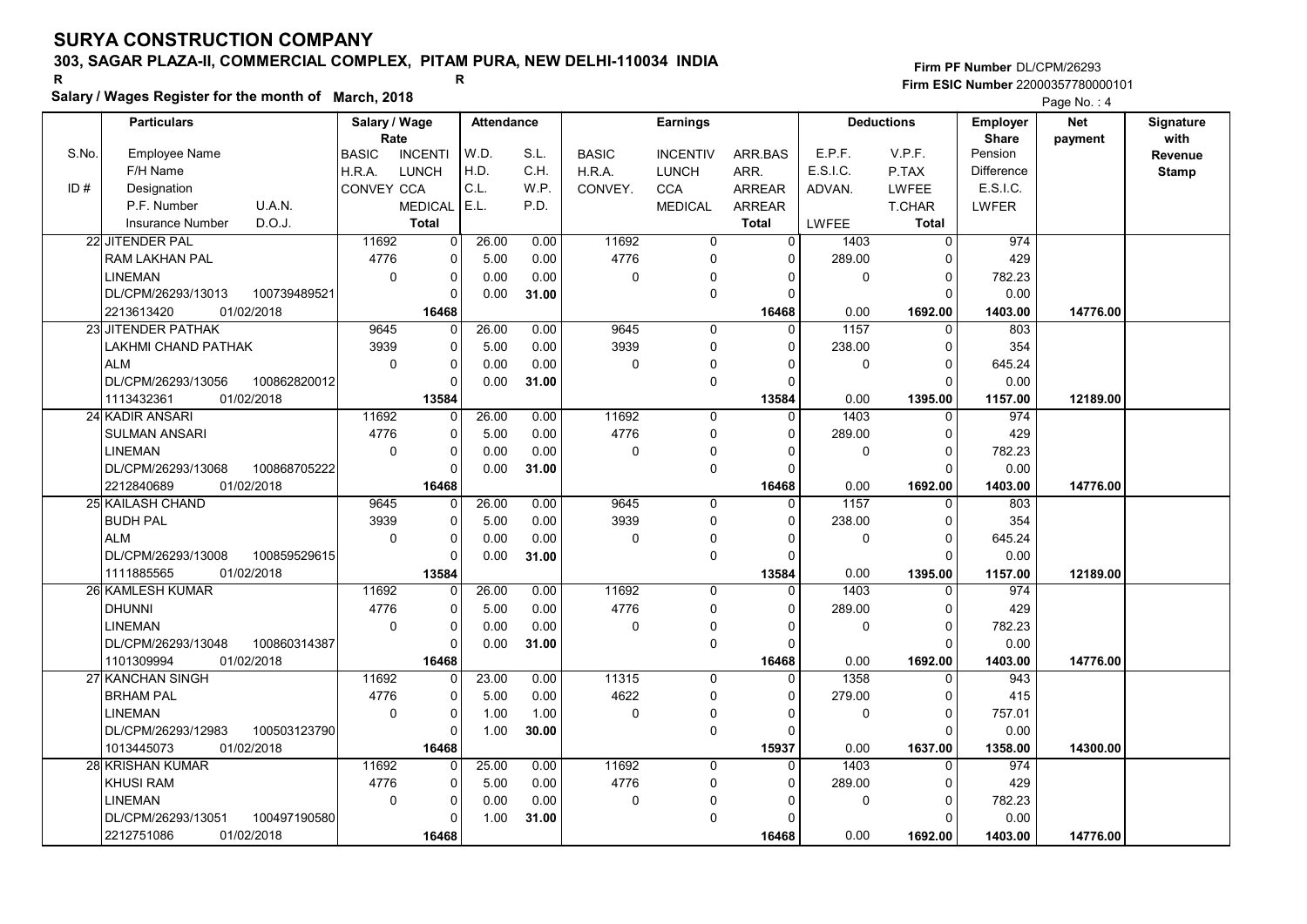# 303, SAGAR PLAZA-II, COMMERCIAL COMPLEX, PITAM PURA, NEW DELHI-110034 INDIA

Salary / Wages Register for the month of March, 2018

#### Firm PF Number DL/CPM/26293 Firm ESIC Number <sup>22000357780000101</sup> R R

Page No.: 5

|       | <b>Particulars</b>       |              | Salary / Wage     |                | <b>Attendance</b> |       |              | <b>Earnings</b> |                |             | <b>Deductions</b> | <b>Employer</b>         | <b>Net</b> | Signature    |
|-------|--------------------------|--------------|-------------------|----------------|-------------------|-------|--------------|-----------------|----------------|-------------|-------------------|-------------------------|------------|--------------|
| S.No. | <b>Employee Name</b>     |              | Rate              | <b>INCENTI</b> | W.D.              | S.L.  | <b>BASIC</b> |                 |                | E.P.F.      | V.P.F.            | <b>Share</b><br>Pension | payment    | with         |
|       | F/H Name                 |              | <b>BASIC</b>      |                | H.D.              | C.H.  |              | <b>INCENTIV</b> | ARR.BAS        | E.S.I.C.    |                   | <b>Difference</b>       |            | Revenue      |
|       |                          |              | H.R.A.            | <b>LUNCH</b>   | C.L.              |       | H.R.A.       | <b>LUNCH</b>    | ARR.           |             | P.TAX             |                         |            | <b>Stamp</b> |
| ID#   | Designation              |              | <b>CONVEY CCA</b> |                | E.L.              | W.P.  | CONVEY.      | <b>CCA</b>      | <b>ARREAR</b>  | ADVAN.      | <b>LWFEE</b>      | E.S.I.C.                |            |              |
|       | P.F. Number              | U.A.N.       |                   | <b>MEDICAL</b> |                   | P.D.  |              | <b>MEDICAL</b>  | ARREAR         |             | T.CHAR            | LWFER                   |            |              |
|       | <b>Insurance Number</b>  | D.O.J.       |                   | <b>Total</b>   |                   |       |              |                 | <b>Total</b>   | LWFEE       | <b>Total</b>      |                         |            |              |
|       | 29 LAL BABU              |              | 9645              | $\overline{0}$ | 26.00             | 0.00  | 9645         | 0               | $\overline{0}$ | 1157        | 0                 | 803                     |            |              |
|       | <b>RAM PARVESH</b>       |              | 3939              | 0              | 5.00              | 0.00  | 3939         | $\Omega$        | 0              | 238.00      | $\mathbf 0$       | 354                     |            |              |
|       | <b>ALM</b>               |              | $\mathbf 0$       | $\pmb{0}$      | 0.00              | 0.00  | 0            | $\Omega$        | $\Omega$       | 0           | $\mathbf 0$       | 645.24                  |            |              |
|       | DL/CPM/26293/12927       | 100497844541 |                   | $\Omega$       | 0.00              | 31.00 |              | $\mathbf 0$     | $\Omega$       |             | $\Omega$          | 0.00                    |            |              |
|       | 01/02/2018<br>1113321862 |              |                   | 13584          |                   |       |              |                 | 13584          | 0.00        | 1395.00           | 1157.00                 | 12189.00   |              |
|       | 30 LAL BIHARI            |              | 11692             | $\mathbf 0$    | 26.00             | 0.00  | 11692        | $\mathbf 0$     | $\Omega$       | 1403        | $\mathbf 0$       | 974                     |            |              |
|       | <b>DEVNATH RAJBHAR</b>   |              | 4776              | 0              | 5.00              | 0.00  | 4776         | $\mathbf 0$     | $\Omega$       | 289.00      | $\mathbf 0$       | 429                     |            |              |
|       | <b>LINEMAN</b>           |              | $\mathbf 0$       | $\mathbf 0$    | 0.00              | 0.00  | 0            | $\mathbf 0$     | $\Omega$       | $\mathbf 0$ | $\mathbf 0$       | 782.23                  |            |              |
|       | DL/CPM/26293/12982       | 100739105273 |                   | $\Omega$       | 0.00              | 31.00 |              | $\mathbf 0$     | $\Omega$       |             | $\Omega$          | 0.00                    |            |              |
|       | 1114830137<br>01/02/2018 |              |                   | 16468          |                   |       |              |                 | 16468          | 0.00        | 1692.00           | 1403.00                 | 14776.00   |              |
|       | 31 LALLAN RAWAT          |              | 11692             | $\mathbf 0$    | 26.00             | 0.00  | 11692        | $\mathbf 0$     | $\Omega$       | 1403        | $\mathbf 0$       | 974                     |            |              |
|       | <b>SHIV PRASAD</b>       |              | 4776              | $\mathbf 0$    | 5.00              | 0.00  | 4776         | $\mathbf 0$     | $\Omega$       | 289.00      | $\mathbf 0$       | 429                     |            |              |
|       | <b>LINEMAN</b>           |              | $\Omega$          | $\pmb{0}$      | 0.00              | 0.00  | 0            | $\Omega$        | $\Omega$       | $\Omega$    | $\Omega$          | 782.23                  |            |              |
|       | DL/CPM/26293/12989       | 100498282693 |                   | $\mathbf 0$    | 0.00              | 31.00 |              | $\mathbf 0$     | $\Omega$       |             | $\Omega$          | 0.00                    |            |              |
|       | 1112838400<br>01/02/2018 |              |                   | 16468          |                   |       |              |                 | 16468          | 0.00        | 1692.00           | 1403.00                 | 14776.00   |              |
|       | 32 MAHESH                |              | 9645              | 0              | 25.00             | 0.00  | 9645         | $\mathbf 0$     | $\Omega$       | 1157        | $\mathbf 0$       | 803                     |            |              |
|       | <b>SUKHLAL</b>           |              | 3939              | $\pmb{0}$      | 5.00              | 0.00  | 3939         | $\mathbf 0$     | $\Omega$       | 238.00      | $\mathbf 0$       | 354                     |            |              |
|       | <b>ALM</b>               |              | $\Omega$          | $\mathbf 0$    | 0.00              | 0.00  | 0            | 0               | $\Omega$       | $\mathbf 0$ | $\mathbf 0$       | 645.24                  |            |              |
|       | DL/CPM/26293/12984       | 101032947986 |                   | $\mathbf 0$    | 1.00              | 31.00 |              | $\Omega$        | $\Omega$       |             | $\Omega$          | 0.00                    |            |              |
|       | 01/02/2018<br>1111731975 |              |                   | 13584          |                   |       |              |                 | 13584          | 0.00        | 1395.00           | 1157.00                 | 12189.00   |              |
|       | 33 MANOJ KUMAR           |              | 9645              | 0              | 26.00             | 0.00  | 9645         | $\mathbf 0$     | $\Omega$       | 1157        | 0                 | 803                     |            |              |
|       | KRISHAN KASHYAP          |              | 3939              | $\mathbf 0$    | 5.00              | 0.00  | 3939         | $\Omega$        | $\Omega$       | 238.00      | $\Omega$          | 354                     |            |              |
|       | <b>ALM</b>               |              | $\mathbf 0$       | $\mathbf 0$    | 0.00              | 0.00  | 0            | $\mathbf 0$     | $\Omega$       | $\mathbf 0$ | $\mathbf 0$       | 645.24                  |            |              |
|       | DL/CPM/26293/12910       | 100862555906 |                   | $\mathbf 0$    | 0.00              | 31.00 |              | $\mathbf 0$     | $\Omega$       |             | $\Omega$          | 0.00                    |            |              |
|       | 1106519668<br>01/02/2018 |              |                   | 13584          |                   |       |              |                 | 13584          | 0.00        | 1395.00           | 1157.00                 | 12189.00   |              |
|       | 34 MANOJ KUMAR           |              | 11692             | $\Omega$       | 26.00             | 0.00  | 11692        | $\Omega$        | $\Omega$       | 1403        | $\mathbf{0}$      | 974                     |            |              |
|       | PARMESHAR DEEN           |              | 4776              | $\mathbf 0$    | 5.00              | 0.00  | 4776         | $\mathbf 0$     | $\Omega$       | 289.00      | $\mathbf 0$       | 429                     |            |              |
|       | <b>LINEMAN</b>           |              | $\Omega$          | 0              | 0.00              | 0.00  | 0            | $\Omega$        | $\Omega$       | $\mathbf 0$ | $\mathbf 0$       | 782.23                  |            |              |
|       | DL/CPM/26293/12992       | 100629585149 |                   | $\Omega$       | 0.00              | 31.00 |              | $\mathbf 0$     | $\Omega$       |             | $\Omega$          | 0.00                    |            |              |
|       | 01/02/2018<br>1111731965 |              |                   | 16468          |                   |       |              |                 | 16468          | 0.00        | 1692.00           | 1403.00                 | 14776.00   |              |
|       | 35 MINTOO MANDAL         |              | 11692             | $\Omega$       | 26.00             | 0.00  | 11692        | $\mathbf 0$     | $\Omega$       | 1403        | $\mathbf{0}$      | 974                     |            |              |
|       | HARI BHOL MANDAL         |              | 4776              | 0              | 5.00              | 0.00  | 4776         | $\Omega$        | $\Omega$       | 289.00      | $\mathbf 0$       | 429                     |            |              |
|       | <b>FOREMAN</b>           |              | $\mathbf 0$       | $\pmb{0}$      | 0.00              | 0.00  | 0            | 0               | 0              | 0           | $\mathbf 0$       | 782.23                  |            |              |
|       | DL/CPM/26293/13231       | 100496959275 |                   | $\Omega$       | 0.00              | 31.00 |              | $\Omega$        | $\Omega$       |             | $\Omega$          | 0.00                    |            |              |
|       | 1101926257<br>01/02/2018 |              |                   | 16468          |                   |       |              |                 | 16468          | 0.00        | 1692.00           | 1403.00                 | 14776.00   |              |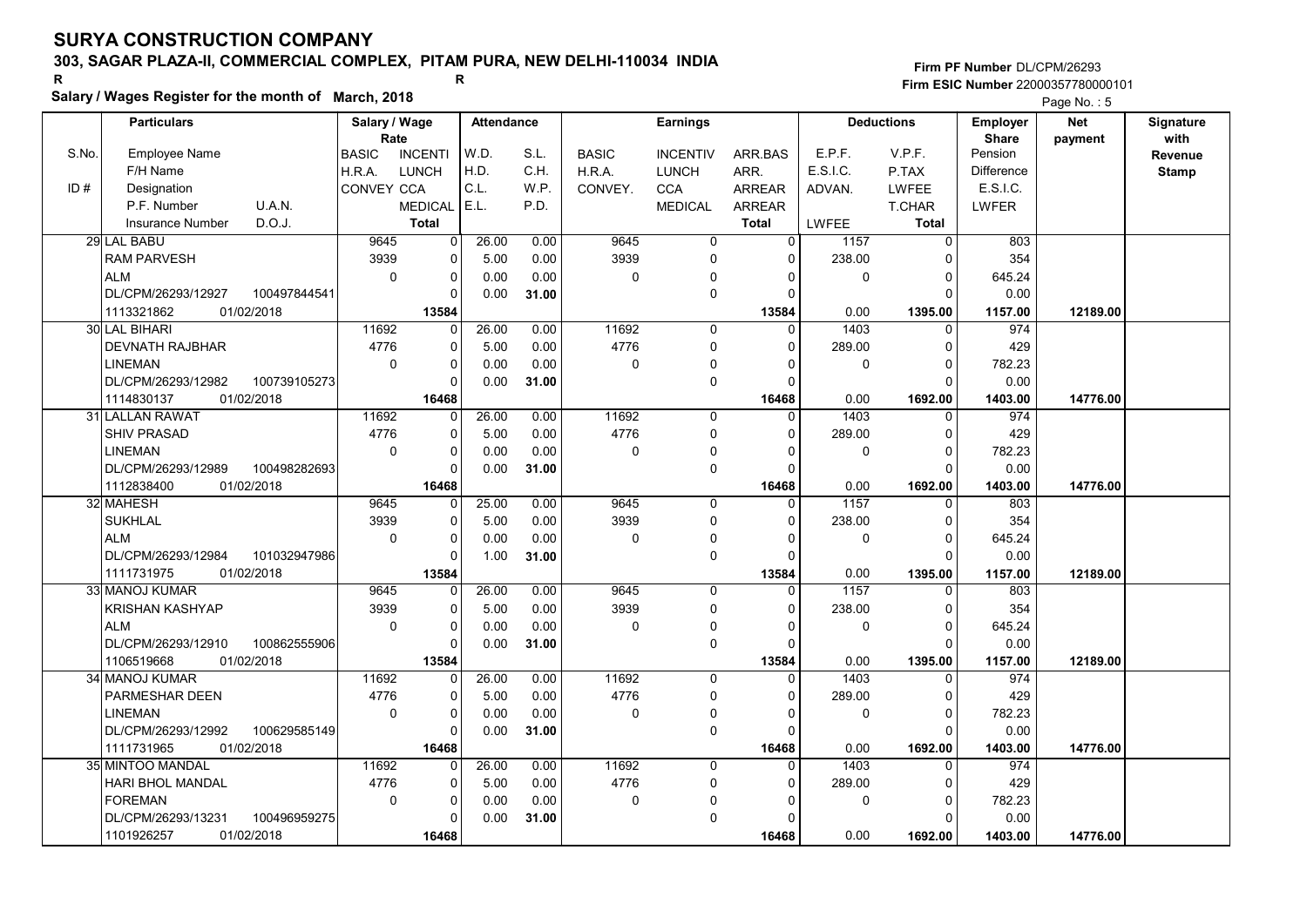# 303, SAGAR PLAZA-II, COMMERCIAL COMPLEX, PITAM PURA, NEW DELHI-110034 INDIA

### Salary / Wages Register for the month of March, 2018

|       | Salary / wages Register for the month of March, 2018 |                                |                   |       |              |                 |                |              |                   |                   | Page No.: 6 |              |
|-------|------------------------------------------------------|--------------------------------|-------------------|-------|--------------|-----------------|----------------|--------------|-------------------|-------------------|-------------|--------------|
|       | <b>Particulars</b>                                   | Salary / Wage                  | <b>Attendance</b> |       |              | <b>Earnings</b> |                |              | <b>Deductions</b> | <b>Employer</b>   | <b>Net</b>  | Signature    |
|       |                                                      | Rate                           |                   |       |              |                 |                |              |                   | <b>Share</b>      | payment     | with         |
| S.No. | <b>Employee Name</b>                                 | <b>BASIC</b><br><b>INCENTI</b> | W.D.              | S.L.  | <b>BASIC</b> | <b>INCENTIV</b> | ARR.BAS        | E.P.F.       | V.P.F.            | Pension           |             | Revenue      |
|       | F/H Name                                             | <b>LUNCH</b><br>H.R.A.         | H.D.              | C.H.  | H.R.A.       | <b>LUNCH</b>    | ARR.           | E.S.I.C.     | P.TAX             | <b>Difference</b> |             | <b>Stamp</b> |
| ID#   | Designation                                          | <b>CONVEY CCA</b>              | C.L.              | W.P.  | CONVEY.      | <b>CCA</b>      | <b>ARREAR</b>  | ADVAN.       | <b>LWFEE</b>      | E.S.I.C.          |             |              |
|       | U.A.N.<br>P.F. Number                                | <b>MEDICAL</b>                 | E.L.              | P.D.  |              | <b>MEDICAL</b>  | <b>ARREAR</b>  |              | <b>T.CHAR</b>     | <b>LWFER</b>      |             |              |
|       | D.O.J.<br><b>Insurance Number</b>                    | <b>Total</b>                   |                   |       |              |                 | <b>Total</b>   | <b>LWFEE</b> | <b>Total</b>      |                   |             |              |
|       | <b>36 MOHAN LAL</b>                                  | 9645<br>0                      | 26.00             | 0.00  | 9645         | $\overline{0}$  | $\Omega$       | 1157         | $\overline{0}$    | 803               |             |              |
|       | <b>RUP RAM</b>                                       | 3939<br>$\Omega$               | 5.00              | 0.00  | 3939         | 0               | $\Omega$       | 238.00       | $\Omega$          | 354               |             |              |
|       | <b>ALM</b>                                           | $\mathbf 0$<br>0               | 0.00              | 0.00  | $\mathbf 0$  | 0               | 0              | 0            | $\mathbf 0$       | 645.24            |             |              |
|       | DL/CPM/26293/13055<br>100866918114                   | 0                              | 0.00              | 31.00 |              | $\mathbf 0$     | $\Omega$       |              | $\Omega$          | 0.00              |             |              |
|       | 1111976054<br>01/02/2018                             | 13584                          |                   |       |              |                 | 13584          | 0.00         | 1395.00           | 1157.00           | 12189.00    |              |
|       | 37 MOHAN LAL                                         | 9645<br>U                      | 26.00             | 0.00  | 9645         | $\mathbf 0$     | $\Omega$       | 1157         | $\Omega$          | 803               |             |              |
|       | <b>NANNU RAM</b>                                     | 3939<br>0                      | 5.00              | 0.00  | 3939         | 0               | 0              | 238.00       | 0                 | 354               |             |              |
|       | <b>ALM</b>                                           | $\mathbf 0$<br>0               | 0.00              | 0.00  | $\pmb{0}$    | 0               | $\Omega$       | 0            | $\Omega$          | 645.24            |             |              |
|       | DL/CPM/26293/12931<br>100497540708                   |                                | 0.00              | 31.00 |              | 0               | $\Omega$       |              | $\Omega$          | 0.00              |             |              |
|       | 1111885571<br>01/02/2018                             | 13584                          |                   |       |              |                 | 13584          | 0.00         | 1395.00           | 1157.00           | 12189.00    |              |
|       | 38 MOHAN LAL YADAV                                   | 9645<br>$\Omega$               | 26.00             | 0.00  | 9645         | 0               | 0              | 1157         | 0                 | 803               |             |              |
|       | <b>BOKU YADAV</b>                                    | 3939<br>0                      | 5.00              | 0.00  | 3939         | 0               | $\Omega$       | 238.00       | $\mathbf 0$       | 354               |             |              |
|       | <b>ALM</b>                                           | $\Omega$<br>$\Omega$           | 0.00              | 0.00  | $\mathbf{0}$ | 0               | $\Omega$       | 0            | $\Omega$          | 645.24            |             |              |
|       | 100229746647<br>DL/CPM/26293/12950                   | $\Omega$                       | 0.00              | 31.00 |              | 0               | $\Omega$       |              | $\Omega$          | 0.00              |             |              |
|       | 2205495730<br>01/02/2018                             | 13584                          |                   |       |              |                 | 13584          | 0.00         | 1395.00           | 1157.00           | 12189.00    |              |
|       | <b>39 MOHIT KUMAR</b>                                | 12780<br>0                     | 26.00             | 0.00  | 12780        | $\overline{0}$  | $\overline{0}$ | 1534         | $\Omega$          | 1065              |             |              |
|       | RADHEY SHYAM                                         | 5220<br>0                      | 5.00              | 0.00  | 5220         | 0               | $\Omega$       | 315.00       | $\Omega$          | 469               |             |              |
|       | <b>SUPERVISOR</b>                                    | $\mathbf 0$<br>0               | 0.00              | 0.00  | $\mathbf 0$  | 0               | $\Omega$       | $\mathbf 0$  | $\mathbf 0$       | 855.00            |             |              |
|       | DL/CPM/26293/13076<br>100977783580                   | $\Omega$                       | 0.00              | 31.00 |              | $\Omega$        | $\Omega$       |              | $\Omega$          | 0.00              |             |              |
|       | 2015923218<br>01/02/2018                             | 18000                          |                   |       |              |                 | 18000          | 0.00         | 1849.00           | 1534.00           | 16151.00    |              |
|       | 40 MUKESH KUMAR                                      | 11692<br>0                     | 26.00             | 0.00  | 11692        | $\mathbf 0$     | $\Omega$       | 1403         | 0                 | 974               |             |              |
|       | <b>SHALIGRAM MANDAL</b>                              | 4776<br>0                      | 5.00              | 0.00  | 4776         | 0               | $\Omega$       | 289.00       | $\mathbf 0$       | 429               |             |              |
|       | <b>LINEMAN</b>                                       | $\Omega$<br>0                  | 0.00              | 0.00  | $\pmb{0}$    | 0               | $\Omega$       | $\mathbf{0}$ | $\Omega$          | 782.23            |             |              |
|       | DL/CPM/26293/12941<br>100498244623                   | 0                              | 0.00              | 31.00 |              | 0               | 0              |              | $\Omega$          | 0.00              |             |              |
|       | 2213801428<br>01/02/2018                             | 16468                          |                   |       |              |                 | 16468          | 0.00         | 1692.00           | 1403.00           | 14776.00    |              |
|       | 41 MUNENDER                                          | 11692<br>$\Omega$              | 26.00             | 0.00  | 11692        | $\mathbf 0$     | $\Omega$       | 1403         | $\mathbf 0$       | 974               |             |              |
|       | <b>MAHESH</b>                                        | 4776<br>$\Omega$               | 5.00              | 0.00  | 4776         | $\Omega$        | $\Omega$       | 289.00       | $\Omega$          | 429               |             |              |
|       | <b>LINEMAN</b>                                       | $\Omega$<br>$\Omega$           | 0.00              | 0.00  | $\mathbf 0$  | 0               | $\Omega$       | 0            | $\Omega$          | 782.23            |             |              |
|       | DL/CPM/26293/13014<br>100791522746                   | $\Omega$                       | 0.00              | 31.00 |              | 0               | $\Omega$       |              | $\Omega$          | 0.00              |             |              |
|       | 1114865721<br>01/02/2018                             | 16468                          |                   |       |              |                 | 16468          | 0.00         | 1692.00           | 1403.00           | 14776.00    |              |
|       | 42 MUNISH KUMAR SAXENA                               | 19880<br>0                     | 26.00             | 0.00  | 19880        | $\Omega$        | $\Omega$       | $\Omega$     | $\Omega$          | $\mathbf 0$       |             |              |
|       | SATISH KUMAR SAXENA                                  | 8120<br>0                      | 5.00              | 0.00  | 8120         | 0               | $\Omega$       | 0.00         | $\Omega$          | $\mathbf 0$       |             |              |
|       | <b>SUPERVISOR</b>                                    | $\mathbf 0$<br>0               | 0.00              | 0.00  | $\mathbf 0$  | 0               | $\Omega$       | 0            | 0                 | 0.00              |             |              |
|       |                                                      | 0                              | 0.00              | 31.00 |              | $\Omega$        | ŋ              |              | $\Omega$          | 0.00              |             |              |
|       | <b>EXEMPTED</b><br>01/02/2018                        | 28000                          |                   |       |              |                 | 28000          | 0.00         | 0.00              | 0.00              | 28000.00    |              |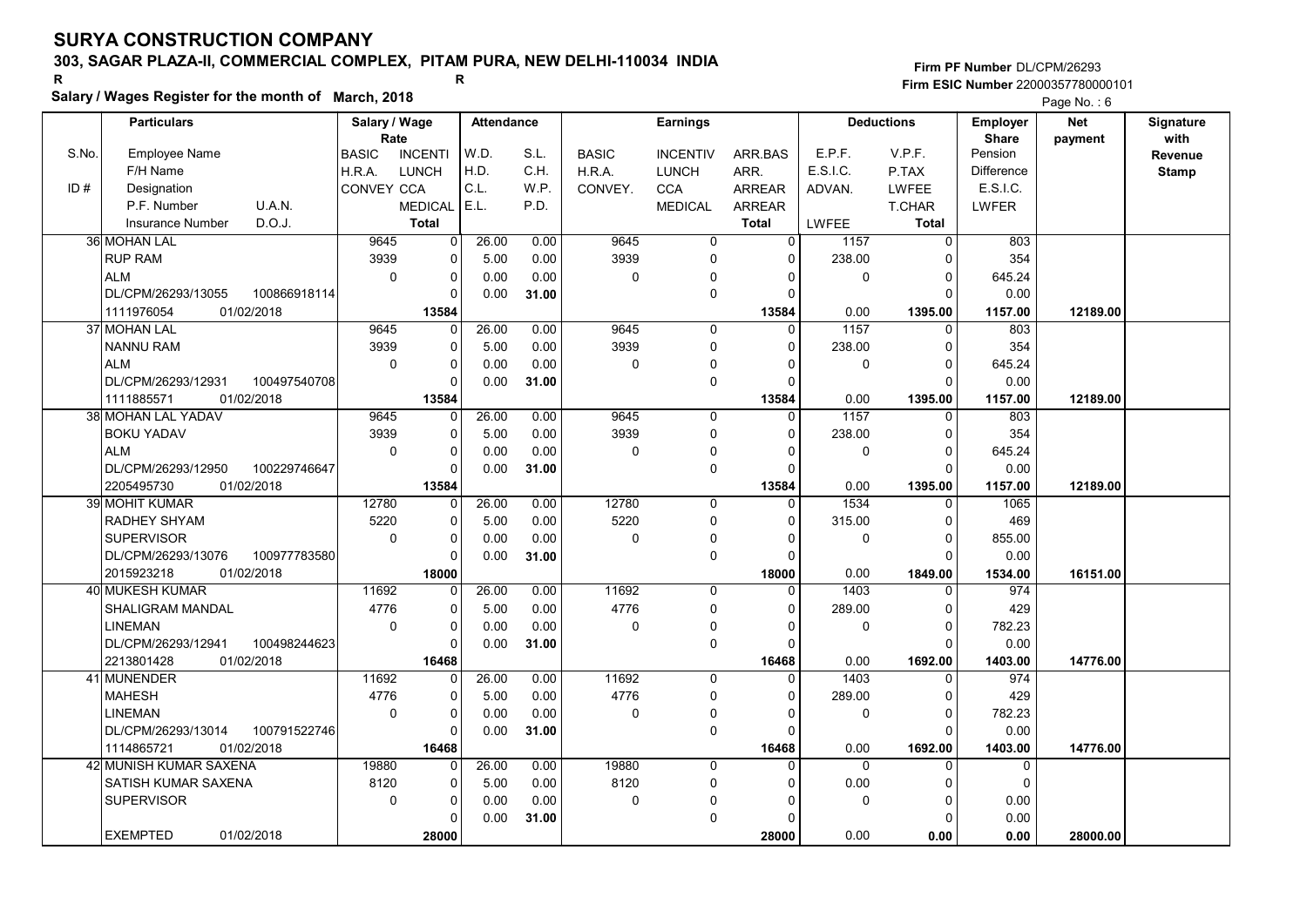# 303, SAGAR PLAZA-II, COMMERCIAL COMPLEX, PITAM PURA, NEW DELHI-110034 INDIA

Salary / Wages Register for the month of March, 2018

#### Firm PF Number DL/CPM/26293 Firm ESIC Number <sup>22000357780000101</sup> R R

Page No. : 7

|       | <b>Particulars</b>       |              | Salary / Wage |                | <b>Attendance</b> |       |              | <b>Earnings</b> |                |              | <b>Deductions</b> | <b>Employer</b>         | <b>Net</b> | Signature    |
|-------|--------------------------|--------------|---------------|----------------|-------------------|-------|--------------|-----------------|----------------|--------------|-------------------|-------------------------|------------|--------------|
| S.No. |                          |              | Rate          |                | W.D.              | S.L.  |              |                 |                | E.P.F.       | V.P.F.            | <b>Share</b><br>Pension | payment    | with         |
|       | <b>Employee Name</b>     |              | <b>BASIC</b>  | <b>INCENTI</b> |                   |       | <b>BASIC</b> | <b>INCENTIV</b> | ARR.BAS        |              |                   | Difference              |            | Revenue      |
| ID#   | F/H Name                 |              | H.R.A.        | <b>LUNCH</b>   | H.D.<br>C.L.      | C.H.  | H.R.A.       | <b>LUNCH</b>    | ARR.           | E.S.I.C.     | P.TAX             | E.S.I.C.                |            | <b>Stamp</b> |
|       | Designation              | U.A.N.       | CONVEY CCA    |                |                   | W.P.  | CONVEY.      | <b>CCA</b>      | <b>ARREAR</b>  | ADVAN.       | <b>LWFEE</b>      |                         |            |              |
|       | P.F. Number              |              |               | <b>MEDICAL</b> | E.L.              | P.D.  |              | <b>MEDICAL</b>  | <b>ARREAR</b>  |              | <b>T.CHAR</b>     | <b>LWFER</b>            |            |              |
|       | Insurance Number         | D.O.J.       |               | <b>Total</b>   |                   |       |              |                 | <b>Total</b>   | <b>LWFEE</b> | <b>Total</b>      |                         |            |              |
|       | <b>43 NARESH KUMAR</b>   |              | 9645          | 0              | 26.00             | 0.00  | 9645         | 0               | $\overline{0}$ | 1157         | 0                 | 803                     |            |              |
|       | <b>CHUNNI LAL</b>        |              | 3939          | $\mathbf 0$    | 5.00              | 0.00  | 3939         | $\mathbf 0$     | 0              | 238.00       | $\Omega$          | 354                     |            |              |
|       | <b>ALM</b>               |              | $\mathbf 0$   | $\mathbf 0$    | 0.00              | 0.00  | 0            | 0               |                | 0            | $\Omega$          | 645.24                  |            |              |
|       | DL/CPM/26293/12952       | 100496735458 |               | $\Omega$       | 0.00              | 31.00 |              | $\mathbf 0$     | $\Omega$       |              | $\Omega$          | 0.00                    |            |              |
|       | 2213605662<br>01/02/2018 |              |               | 13584          |                   |       |              |                 | 13584          | 0.00         | 1395.00           | 1157.00                 | 12189.00   |              |
|       | 44 NATHU SINGH           |              | 11692         | $\Omega$       | 25.00             | 0.00  | 11692        | $\mathbf 0$     | $\Omega$       | 1403         | 0                 | 974                     |            |              |
|       | <b>KANHAIYA</b>          |              | 4776          | $\mathbf 0$    | 5.00              | 0.00  | 4776         | $\mathbf 0$     | $\Omega$       | 289.00       | $\Omega$          | 429                     |            |              |
|       | <b>LINEMAN</b>           |              | $\mathbf 0$   | $\mathbf 0$    | 0.00              | 0.00  | 0            | 0               | $\Omega$       | 0            | $\Omega$          | 782.23                  |            |              |
|       | DL/CPM/26293/12996       | 100862254661 |               | $\Omega$       | 1.00              | 31.00 |              | $\mathbf 0$     | $\Omega$       |              | $\Omega$          | 0.00                    |            |              |
|       | 1112917153<br>01/02/2018 |              |               | 16468          |                   |       |              |                 | 16468          | 0.00         | 1692.00           | 1403.00                 | 14776.00   |              |
|       | 45 OM PRAKASH            |              | 11692         | $\Omega$       | 19.00             | 0.00  | 9429         | $\mathbf 0$     | $\Omega$       | 1131         | $\Omega$          | 785                     |            |              |
|       | <b>MANGAT LAL</b>        |              | 4776          | $\Omega$       | 4.00              | 0.00  | 3852         | $\mathbf 0$     | $\Omega$       | 233.00       | $\mathbf 0$       | 346                     |            |              |
|       | <b>LINEMAN</b>           |              | 0             | $\mathbf 0$    | 1.00              | 6.00  | 0            | 0               | $\Omega$       | 0            | $\overline{0}$    | 630.85                  |            |              |
|       | DL/CPM/26293/13070       | 100497378456 |               | $\Omega$       | 1.00              | 25.00 |              | $\mathbf 0$     | $\Omega$       |              | $\Omega$          | 0.00                    |            |              |
|       | 2213605651<br>01/02/2018 |              |               | 16468          |                   |       |              |                 | 13281          | 0.00         | 1364.00           | 1131.00                 | 11917.00   |              |
|       | 46 PANKAJ                |              | 11692         | 0              | 25.00             | 0.00  | 11692        | $\mathbf 0$     | $\Omega$       | 1403         | $\mathbf{0}$      | 974                     |            |              |
|       | <b>BANSIDHAR</b>         |              | 4776          | $\mathbf{0}$   | 5.00              | 0.00  | 4776         | $\mathbf 0$     | $\Omega$       | 289.00       | $\Omega$          | 429                     |            |              |
|       | LINEMAN                  |              | $\mathbf 0$   | $\mathbf 0$    | 0.00              | 0.00  | 0            | $\mathbf 0$     | $\Omega$       | 0            | $\overline{0}$    | 782.23                  |            |              |
|       | DL/CPM/26293/            | 100627990630 |               | $\Omega$       | 1.00              | 31.00 |              | $\mathbf 0$     | $\Omega$       |              | $\Omega$          | 0.00                    |            |              |
|       | 01/02/2018<br>1013614714 |              |               | 16468          |                   |       |              |                 | 16468          | 0.00         | 1692.00           | 1403.00                 | 14776.00   |              |
|       | 47 PAPPU RAJBHAR         |              | 9645          | 0              | 26.00             | 0.00  | 9645         | $\Omega$        | $\Omega$       | 1157         | $\Omega$          | 803                     |            |              |
|       | <b>BANBALI RAJBHAR</b>   |              | 3939          | $\Omega$       | 5.00              | 0.00  | 3939         | $\mathbf 0$     | $\Omega$       | 238.00       | $\Omega$          | 354                     |            |              |
|       | <b>ALM</b>               |              | 0             | $\mathbf 0$    | 0.00              | 0.00  | 0            | $\mathbf 0$     | $\Omega$       | 0            | $\mathbf 0$       | 645.24                  |            |              |
|       | DL/CPM/26293/13075       | 100739033790 |               | $\Omega$       | 0.00              | 31.00 |              | $\mathbf 0$     | $\Omega$       |              | $\Omega$          | 0.00                    |            |              |
|       | 01/02/2018<br>1114831261 |              |               | 13584          |                   |       |              |                 | 13584          | 0.00         | 1395.00           | 1157.00                 | 12189.00   |              |
|       | 48 RADHEY SHYAM          |              | 9645          | $\Omega$       | 26.00             | 0.00  | 9645         | $\mathbf{0}$    | $\Omega$       | 1157         | $\Omega$          | 803                     |            |              |
|       | <b>TULSI</b>             |              | 3939          | $\mathbf 0$    | 5.00              | 0.00  | 3939         | 0               | $\Omega$       | 238.00       | $\mathbf 0$       | 354                     |            |              |
|       | <b>ALM</b>               |              | $\mathbf 0$   | $\Omega$       | 0.00              | 0.00  | 0            | 0               | $\Omega$       | $\Omega$     | $\Omega$          | 645.24                  |            |              |
|       | DL/CPM/26293/12921       | 100869365742 |               | $\Omega$       | 0.00              | 31.00 |              | $\mathbf 0$     | $\Omega$       |              | $\Omega$          | 0.00                    |            |              |
|       | 01/02/2018<br>1111731973 |              |               | 13584          |                   |       |              |                 | 13584          | 0.00         | 1395.00           | 1157.00                 | 12189.00   |              |
|       | 49 RAHUL                 |              | 9645          | $\Omega$       | 26.00             | 0.00  | 9645         | $\mathbf 0$     | $\Omega$       | 1157         | $\mathbf{0}$      | 803                     |            |              |
|       | <b>OMAKAR</b>            |              | 3939          | $\Omega$       | 5.00              | 0.00  | 3939         | $\mathbf 0$     | 0              | 238.00       | 0                 | 354                     |            |              |
|       | <b>ALM</b>               |              | $\mathbf 0$   | $\mathbf 0$    | 0.00              | 0.00  | 0            | 0               | $\Omega$       | 0            | $\overline{0}$    | 645.24                  |            |              |
|       | DL/CPM/26293/12976       | 100497606303 |               | $\Omega$       | 0.00              | 31.00 |              | $\mathbf 0$     | $\Omega$       |              | $\Omega$          | 0.00                    |            |              |
|       | 2213778666<br>01/02/2018 |              |               | 13584          |                   |       |              |                 | 13584          | 0.00         | 1395.00           | 1157.00                 | 12189.00   |              |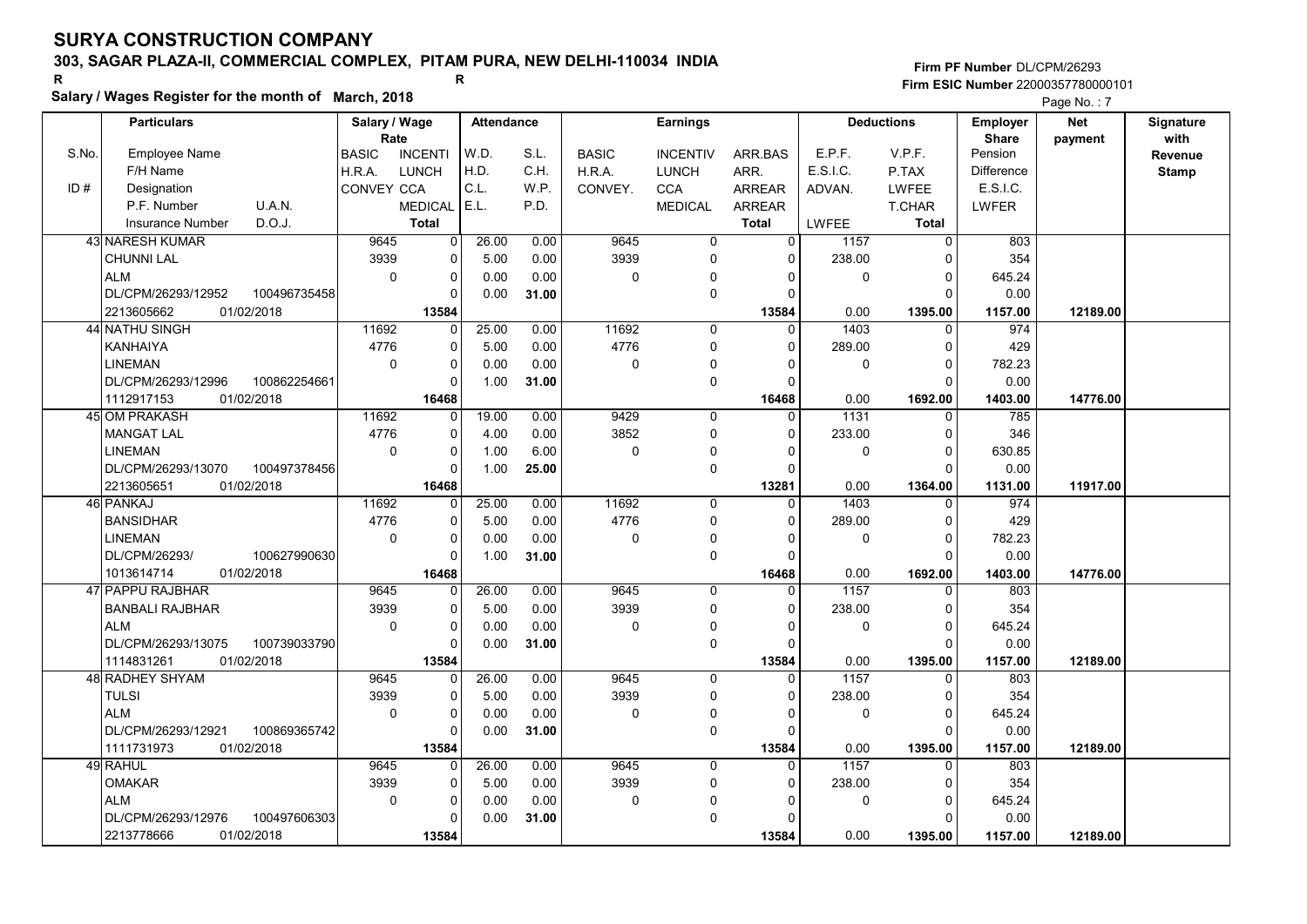# 303, SAGAR PLAZA-II, COMMERCIAL COMPLEX, PITAM PURA, NEW DELHI-110034 INDIA

#### Salary / Wages Register for the month of March, 2018

|       | Salary / wages Register for the month of March, 2018 |                                |                |                   |       |              |                     |               |              |                   |                   | Page No.: 8 |                  |
|-------|------------------------------------------------------|--------------------------------|----------------|-------------------|-------|--------------|---------------------|---------------|--------------|-------------------|-------------------|-------------|------------------|
|       | <b>Particulars</b>                                   | Salary / Wage                  |                | <b>Attendance</b> |       |              | <b>Earnings</b>     |               |              | <b>Deductions</b> | <b>Employer</b>   | <b>Net</b>  | <b>Signature</b> |
|       |                                                      | Rate                           |                |                   |       |              |                     |               |              |                   | <b>Share</b>      | payment     | with             |
| S.No. | <b>Employee Name</b>                                 | <b>BASIC</b><br><b>INCENTI</b> |                | W.D.              | S.L.  | <b>BASIC</b> | <b>INCENTIV</b>     | ARR.BAS       | E.P.F.       | V.P.F.            | Pension           |             | Revenue          |
|       | F/H Name                                             | LUNCH<br>H.R.A.                |                | H.D.              | C.H.  | H.R.A.       | <b>LUNCH</b>        | ARR.          | E.S.I.C.     | P.TAX             | <b>Difference</b> |             | <b>Stamp</b>     |
| ID#   | Designation                                          | CONVEY CCA                     |                | C.L.              | W.P.  | CONVEY.      | <b>CCA</b>          | <b>ARREAR</b> | ADVAN.       | <b>LWFEE</b>      | E.S.I.C.          |             |                  |
|       | U.A.N.<br>P.F. Number                                | <b>MEDICAL</b>                 |                | E.L.              | P.D.  |              | <b>MEDICAL</b>      | <b>ARREAR</b> |              | T.CHAR            | <b>LWFER</b>      |             |                  |
|       | D.O.J.<br>Insurance Number                           | <b>Total</b>                   |                |                   |       |              |                     | <b>Total</b>  | <b>LWFEE</b> | <b>Total</b>      |                   |             |                  |
|       | 50 RAJ KUMAR DAS                                     | 11692                          | $\overline{0}$ | 26.00             | 0.00  | 11692        | $\overline{0}$      | $\Omega$      | 1403         | $\overline{0}$    | 974               |             |                  |
|       | <b>KISHORI DAS</b>                                   | 4776                           | 0              | 5.00              | 0.00  | 4776         | $\mathbf 0$         | $\Omega$      | 289.00       | $\Omega$          | 429               |             |                  |
|       | <b>LINEMAN</b>                                       | $\mathbf 0$                    | 0              | 0.00              | 0.00  | 0            | 0                   | 0             | 0            | 0                 | 782.23            |             |                  |
|       | 100628874360<br>DL/CPM/26293/13050                   |                                | 0              | 0.00              | 31.00 |              | $\mathbf 0$         | $\Omega$      |              | $\Omega$          | 0.00              |             |                  |
|       | 1111732069<br>01/02/2018                             |                                | 16468          |                   |       |              |                     | 16468         | 0.00         | 1692.00           | 1403.00           | 14776.00    |                  |
|       | 51 RAJ PAL                                           | 9645                           | 0              | 19.00             | 0.00  | 7467         | 0                   | $\Omega$      | 896          | $\Omega$          | 622               |             |                  |
|       | <b>RAM SANJIWAN</b>                                  | 3939                           | 0              | 4.00              | 0.00  | 3050         | $\mathbf 0$         | $\Omega$      | 185.00       | 0                 | 274               |             |                  |
|       | <b>ALM</b>                                           | $\Omega$                       | 0              | 0.00              | 7.00  | 0            | 0                   |               | 0            | $\Omega$          | 499.56            |             |                  |
|       | DL/CPM/26293/13057<br>100866274959                   |                                | 0              | 1.00              | 24.00 |              | $\mathsf{O}\xspace$ |               |              | $\Omega$          | 0.00              |             |                  |
|       | 2213728485<br>01/02/2018                             | 13584                          |                |                   |       |              |                     | 10517         | 0.00         | 1081.00           | 896.00            | 9436.00     |                  |
|       | 52 RAJAN MAJHI                                       | 11692                          | $\Omega$       | 20.00             | 0.00  | 9429         | $\mathbf 0$         | $\Omega$      | 1131         | $\Omega$          | 785               |             |                  |
|       | <b>MAHENDER MAJHI</b>                                | 4776                           | 0              | 4.00              | 0.00  | 3852         | $\mathbf 0$         | $\Omega$      | 233.00       | $\Omega$          | 346               |             |                  |
|       | <b>LINEMAN</b>                                       | $\mathbf 0$                    | 0              | 0.00              | 6.00  | 0            | 0                   | <sup>0</sup>  | $\mathbf 0$  | $\Omega$          | 630.85            |             |                  |
|       | DL/CPM/26293/12847<br>100497360842                   |                                | 0              | 1.00              | 25.00 |              | $\mathbf 0$         | $\Omega$      |              | $\Omega$          | 0.00              |             |                  |
|       | 1111686103<br>01/02/2018                             |                                | 16468          |                   |       |              |                     | 13281         | 0.00         | 1364.00           | 1131.00           | 11917.00    |                  |
|       | 53 RAJESH GAUTAM                                     | 11692                          | 0              | 26.00             | 0.00  | 11692        | $\mathbf 0$         | $\Omega$      | 1403         | $\Omega$          | 974               |             |                  |
|       | JAI PRAKASH                                          | 4776                           | 0              | 5.00              | 0.00  | 4776         | 0                   | $\Omega$      | 289.00       | $\Omega$          | 429               |             |                  |
|       | <b>LINEMAN</b>                                       | $\mathbf 0$                    | 0              | 0.00              | 0.00  | 0            | 0                   | $\Omega$      | $\mathbf 0$  | 0                 | 782.23            |             |                  |
|       | DL/CPM/26293/12986<br>101101708951                   |                                | 0              | 0.00              | 31.00 |              | $\mathsf{O}\xspace$ | $\Omega$      |              | $\Omega$          | 0.00              |             |                  |
|       | 1115081333<br>01/02/2018                             | 16468                          |                |                   |       |              |                     | 16468         | 0.00         | 1692.00           | 1403.00           | 14776.00    |                  |
|       | 54 RAJESH KUMAR                                      | 11692                          | $\Omega$       | 26.00             | 0.00  | 11692        | $\mathbf 0$         | $\Omega$      | 1403         | $\Omega$          | 974               |             |                  |
|       | <b>AMRIT LAL</b>                                     | 4776                           | 0              | 5.00              | 0.00  | 4776         | $\mathbf 0$         | $\Omega$      | 289.00       | $\Omega$          | 429               |             |                  |
|       | <b>LINEMAN</b>                                       | $\mathbf 0$                    | 0              | 0.00              | 0.00  | 0            | $\pmb{0}$           |               | $\mathbf 0$  | $\Omega$          | 782.23            |             |                  |
|       | DL/CPM/26293/12943<br>100496440196                   |                                | $\Omega$       | 0.00              | 31.00 |              | $\mathbf 0$         |               |              | $\Omega$          | 0.00              |             |                  |
|       | 2213623407<br>01/02/2018                             | 16468                          |                |                   |       |              |                     | 16468         | 0.00         | 1692.00           | 1403.00           | 14776.00    |                  |
|       | 55 RAJNISH                                           | 11692                          | 0              | 19.00             | 0.00  | 9429         | $\mathbf 0$         | $\Omega$      | 1131         | $\Omega$          | 785               |             |                  |
|       | <b>MAHENDRA PAL</b>                                  | 4776                           | 0              | 4.00              | 0.00  | 3852         | 0                   | $\Omega$      | 233.00       | $\Omega$          | 346               |             |                  |
|       | <b>LINEMAN</b>                                       | $\mathbf 0$                    | 0              | 1.00              | 6.00  | 0            | $\mathbf 0$         | $\Omega$      | $\mathbf 0$  | $\Omega$          | 630.85            |             |                  |
|       | DL/CPM/26293/12985<br>101094532032                   |                                | $\Omega$       | 1.00              | 25.00 |              | $\Omega$            | $\Omega$      |              | $\Omega$          | 0.00              |             |                  |
|       | 1115065911<br>01/02/2018                             |                                | 16468          |                   |       |              |                     | 13281         | 0.00         | 1364.00           | 1131.00           | 11917.00    |                  |
|       | 56 RAJU                                              | 11692                          | 0              | 20.00             | 0.00  | 9806         | $\mathbf 0$         | $\Omega$      | 1177         | $\Omega$          | 817               |             |                  |
|       | <b>HIRA SINGH</b>                                    | 4776                           | 0              | 4.00              | 0.00  | 4006         | $\mathbf 0$         | $\Omega$      | 242.00       | $\Omega$          | 360               |             |                  |
|       | <b>LINEMAN</b>                                       | $\pmb{0}$                      | 0              | 1.00              | 5.00  | 0            | 0                   | n             | $\mathbf 0$  | 0                 | 656.07            |             |                  |
|       | DL/CPM/26293/13054<br>100572731033                   |                                | 0              | 1.00              | 26.00 |              | $\pmb{0}$           |               |              | ŋ                 | 0.00              |             |                  |
|       | 2213477210<br>01/02/2018                             |                                | 16468          |                   |       |              |                     | 13812         | 0.00         | 1419.00           | 1177.00           | 12393.00    |                  |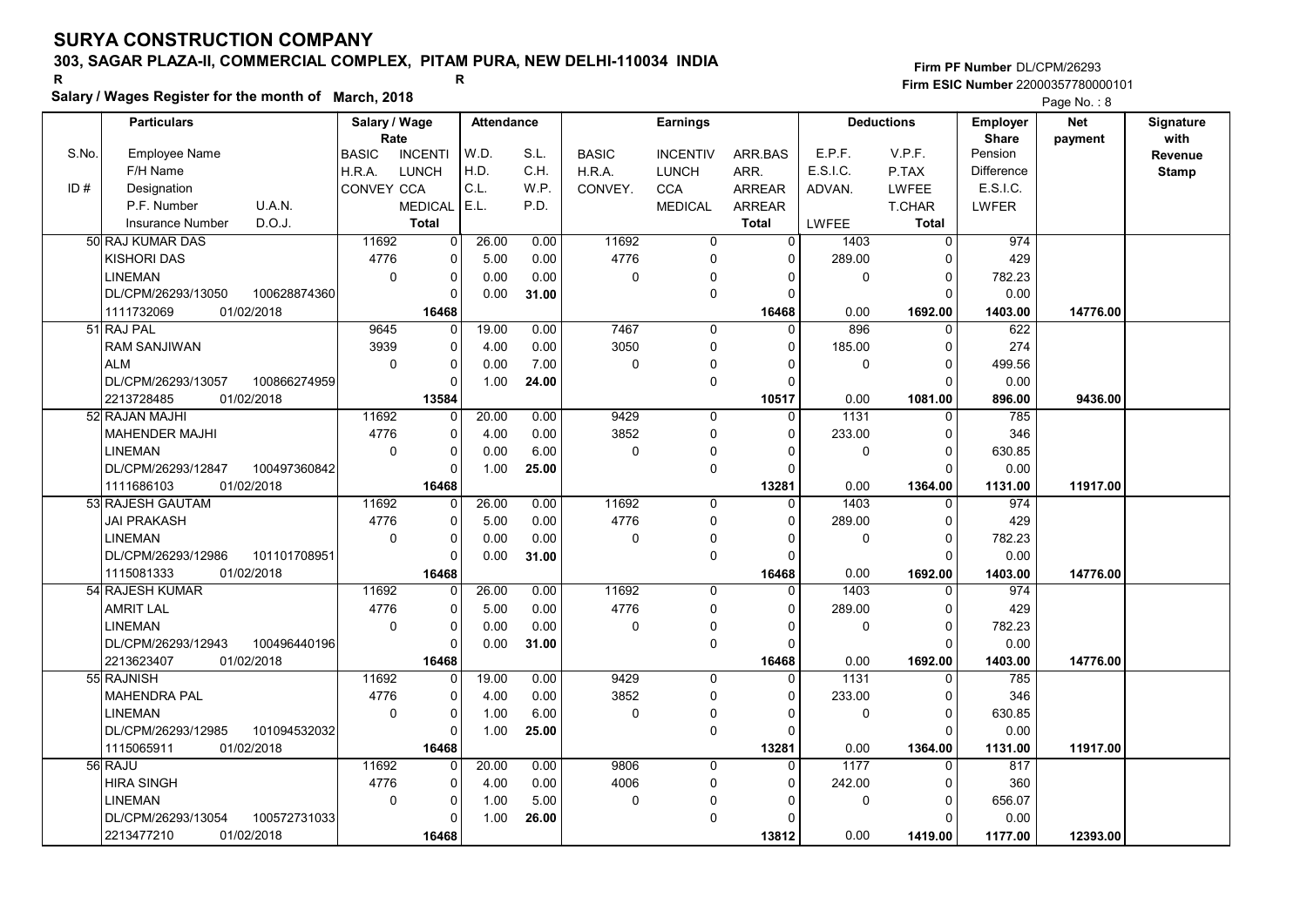# 303, SAGAR PLAZA-II, COMMERCIAL COMPLEX, PITAM PURA, NEW DELHI-110034 INDIA

### Salary / Wages Register for the month of March, 2018

#### Firm PF Number DL/CPM/26293 Firm ESIC Number <sup>22000357780000101</sup> R R

Page No.: 9

|       | <b>Particulars</b>       |              | Salary / Wage |                | Attendance |       |              | <b>Earnings</b> |               |              | <b>Deductions</b> | <b>Employer</b>         | <b>Net</b> | Signature    |
|-------|--------------------------|--------------|---------------|----------------|------------|-------|--------------|-----------------|---------------|--------------|-------------------|-------------------------|------------|--------------|
| S.No. | <b>Employee Name</b>     |              | Rate          | <b>INCENTI</b> | W.D.       | S.L.  |              |                 |               | E.P.F.       | V.P.F.            | <b>Share</b><br>Pension | payment    | with         |
|       |                          |              | <b>BASIC</b>  |                | H.D.       | C.H.  | <b>BASIC</b> | <b>INCENTIV</b> | ARR.BAS       | E.S.I.C.     |                   |                         |            | Revenue      |
|       | F/H Name                 |              | H.R.A.        | LUNCH          | C.L.       |       | H.R.A.       | <b>LUNCH</b>    | ARR.          |              | P.TAX             | Difference<br>E.S.I.C.  |            | <b>Stamp</b> |
| ID#   | Designation              |              | CONVEY CCA    |                | E.L.       | W.P.  | CONVEY.      | <b>CCA</b>      | <b>ARREAR</b> | ADVAN.       | <b>LWFEE</b>      |                         |            |              |
|       | P.F. Number              | U.A.N.       |               | <b>MEDICAL</b> |            | P.D.  |              | <b>MEDICAL</b>  | <b>ARREAR</b> |              | <b>T.CHAR</b>     | <b>LWFER</b>            |            |              |
|       | <b>Insurance Number</b>  | D.O.J.       |               | <b>Total</b>   |            |       |              |                 | <b>Total</b>  | <b>LWFEE</b> | <b>Total</b>      |                         |            |              |
|       | 57 RAKESH KUMAR          |              | 9645          | 0              | 26.00      | 0.00  | 9645         | $\mathbf 0$     | $\Omega$      | 1157         | 0                 | 803                     |            |              |
|       | LOCHAN PRASAD            |              | 3939          | 0              | 5.00       | 0.00  | 3939         | 0               | 0             | 238.00       | 0                 | 354                     |            |              |
|       | <b>ALM</b>               |              | $\Omega$      | 0              | 0.00       | 0.00  | $\mathbf 0$  | $\Omega$        | $\Omega$      | 0            | $\Omega$          | 645.24                  |            |              |
|       | DL/CPM/26293/12964       | 100863114437 |               | $\Omega$       | 0.00       | 31.00 |              | 0               | $\Omega$      |              | $\Omega$          | 0.00                    |            |              |
|       | 1111731987<br>01/02/2018 |              |               | 13584          |            |       |              |                 | 13584         | 0.00         | 1395.00           | 1157.00                 | 12189.00   |              |
|       | 58 RAM DULARE            |              | 11692         | 0              | 19.00      | 0.00  | 9429         | 0               | $\Omega$      | 1131         | 0                 | 785                     |            |              |
|       | <b>ANANTU</b>            |              | 4776          | 0              | 4.00       | 0.00  | 3852         | 0               | $\Omega$      | 233.00       | $\mathbf 0$       | 346                     |            |              |
|       | <b>LINEMAN</b>           |              | $\mathbf 0$   | 0              | 1.00       | 6.00  | 0            | 0               | $\Omega$      | $\mathbf 0$  | $\mathbf 0$       | 630.85                  |            |              |
|       | DL/CPM/26293/12998       | 100627805597 |               | 0              | 1.00       | 25.00 |              | 0               | $\Omega$      |              | $\Omega$          | 0.00                    |            |              |
|       | 2213613642<br>01/02/2018 |              |               | 16468          |            |       |              |                 | 13281         | 0.00         | 1364.00           | 1131.00                 | 11917.00   |              |
|       | 59 RAM NARAYAN           |              | 9645          | $\Omega$       | 20.00      | 0.00  | 8400         | $\Omega$        | $\Omega$      | 1008         | $\Omega$          | 700                     |            |              |
|       | <b>SAHDEV</b>            |              | 3939          | 0              | 5.00       | 0.00  | 3431         | $\Omega$        | $\Omega$      | 208.00       | $\Omega$          | 308                     |            |              |
|       | <b>ALM</b>               |              | $\mathbf 0$   | 0              | 1.00       | 4.00  | $\Omega$     | $\mathbf{0}$    | $\Omega$      | 0            | $\mathbf 0$       | 561.97                  |            |              |
|       | DL/CPM/26293/12965       | 100867223509 |               | 0              | 1.00       | 27.00 |              | 0               | $\Omega$      |              | $\Omega$          | 0.00                    |            |              |
|       | 1111731949<br>01/02/2018 |              |               | 13584          |            |       |              |                 | 11831         | 0.00         | 1216.00           | 1008.00                 | 10615.00   |              |
|       | 60 RAM PRAVESH           |              | 11692         | 0              | 25.00      | 0.00  | 11692        | 0               | $\Omega$      | 1403         | $\mathbf 0$       | 974                     |            |              |
|       | <b>DHIRAJ PRASAD</b>     |              | 4776          | 0              | 5.00       | 0.00  | 4776         | $\Omega$        | $\Omega$      | 289.00       | $\pmb{0}$         | 429                     |            |              |
|       | <b>LINEMAN</b>           |              | $\mathbf 0$   | 0              | 0.00       | 0.00  | 0            | 0               | $\Omega$      | $\mathbf 0$  | $\mathbf 0$       | 782.23                  |            |              |
|       | DL/CPM/26293/            | 100885561586 |               | 0              | 1.00       | 31.00 |              | 0               | $\Omega$      |              | $\Omega$          | 0.00                    |            |              |
|       | 2211620765<br>01/02/2018 |              |               | 16468          |            |       |              |                 | 16468         | 0.00         | 1692.00           | 1403.00                 | 14776.00   |              |
|       | 61 RAM PRAVESH           |              | 9645          | $\Omega$       | 26.00      | 0.00  | 9645         | $\Omega$        | $\Omega$      | 1157         | $\Omega$          | 803                     |            |              |
|       | <b>JAGDISH MAHTO</b>     |              | 3939          | 0              | 5.00       | 0.00  | 3939         | 0               | $\Omega$      | 238.00       | $\Omega$          | 354                     |            |              |
|       | ALM                      |              | $\mathbf 0$   | 0              | 0.00       | 0.00  | 0            | 0               | $\Omega$      | 0            | $\pmb{0}$         | 645.24                  |            |              |
|       | DL/CPM/26293/13010       | 100861641539 |               | $\Omega$       | 0.00       | 31.00 |              | $\pmb{0}$       | $\Omega$      |              | $\Omega$          | 0.00                    |            |              |
|       | 01/02/2018<br>1111885570 |              |               | 13584          |            |       |              |                 | 13584         | 0.00         | 1395.00           | 1157.00                 | 12189.00   |              |
|       | 62 RAMANKUMAR            |              | 11692         | 0              | 14.00      | 0.00  | 6789         | $\Omega$        | $\Omega$      | 815          | $\Omega$          | 566                     |            |              |
|       | JUGAL RAI MANDAL         |              | 4776          | 0              | 3.00       | 0.00  | 2773         | 0               | $\Omega$      | 168.00       | 0                 | 249                     |            |              |
|       | <b>LINEMAN</b>           |              | $\Omega$      | 0              | 0.00       | 13.00 | 0            | $\Omega$        | 0             | $\Omega$     | $\mathbf 0$       | 454.20                  |            |              |
|       | DL/CPM/26293/12944       | 100497097892 |               | $\Omega$       | 1.00       | 18.00 |              | 0               | $\Omega$      |              | $\Omega$          | 0.00                    |            |              |
|       | 2213743424<br>01/02/2018 |              |               | 16468          |            |       |              |                 | 9562          | 0.00         | 983.00            | 815.00                  | 8579.00    |              |
|       | 63 RAMESH CHAND          |              | 9645          | 0              | 26.00      | 0.00  | 9645         | 0               | $\Omega$      | 1157         | 0                 | 803                     |            |              |
|       | <b>BABU LAL</b>          |              | 3939          | 0              | 5.00       | 0.00  | 3939         | 0               | $\Omega$      | 238.00       | $\mathbf 0$       | 354                     |            |              |
|       | <b>ALM</b>               |              | $\mathbf 0$   | 0              | 0.00       | 0.00  | $\mathbf{0}$ | $\Omega$        | O             | $\mathbf 0$  | $\mathbf 0$       | 645.24                  |            |              |
|       | DL/CPM/26293/13005       | 100858829753 |               | $\Omega$       | 0.00       | 31.00 |              | 0               | $\Omega$      |              | $\Omega$          | 0.00                    |            |              |
|       | 01/02/2018<br>1111885578 |              |               | 13584          |            |       |              |                 | 13584         | 0.00         | 1395.00           | 1157.00                 | 12189.00   |              |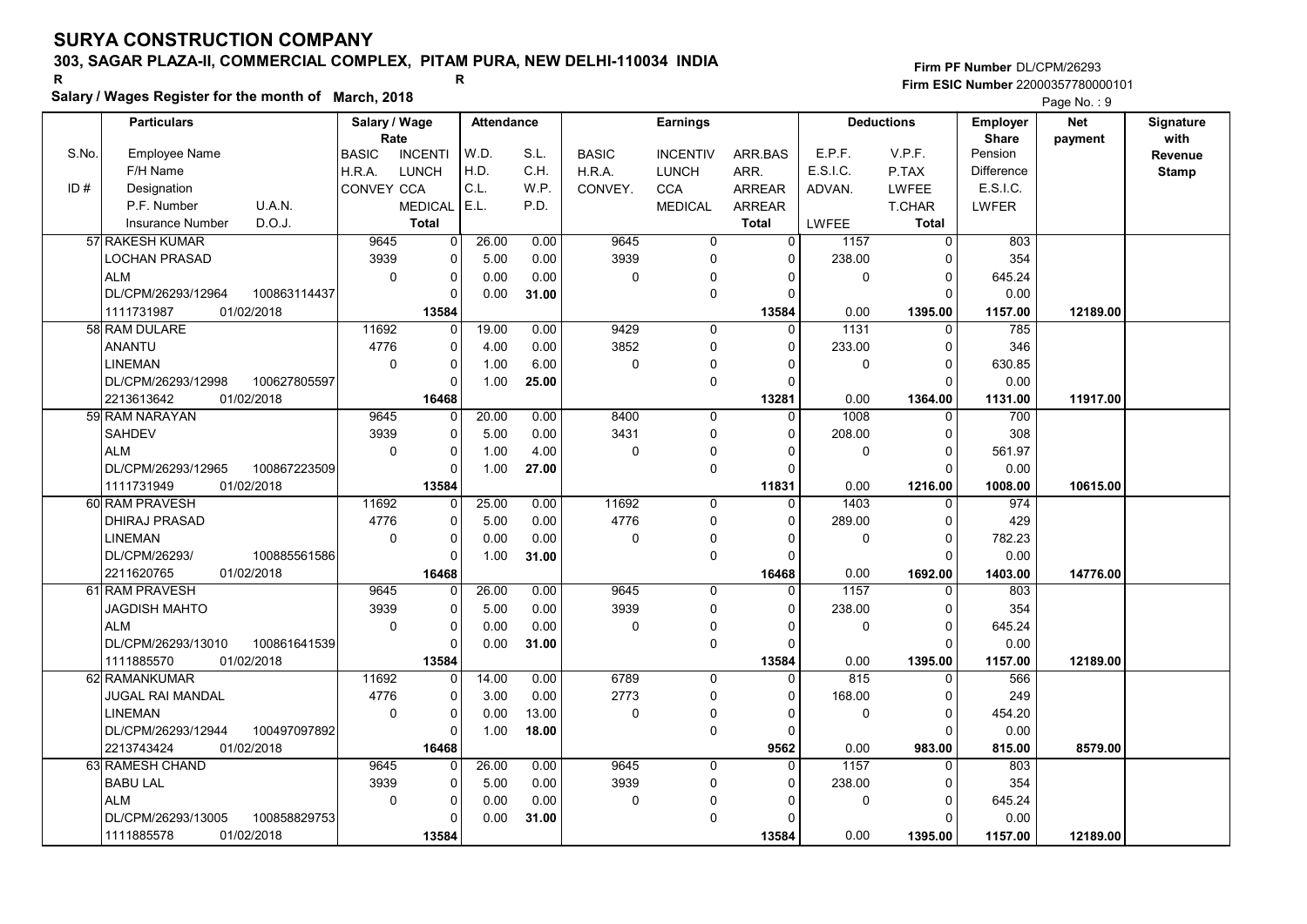# 303, SAGAR PLAZA-II, COMMERCIAL COMPLEX, PITAM PURA, NEW DELHI-110034 INDIA

### Salary / Wages Register for the month of March, 2018

|       | Salary / wages Register for the month of March, 2018 |                                |                |                   |       |              |                 |                |              |                   |                 | Page No.: 10 |              |
|-------|------------------------------------------------------|--------------------------------|----------------|-------------------|-------|--------------|-----------------|----------------|--------------|-------------------|-----------------|--------------|--------------|
|       | <b>Particulars</b>                                   | Salary / Wage                  |                | <b>Attendance</b> |       |              | <b>Earnings</b> |                |              | <b>Deductions</b> | <b>Employer</b> | <b>Net</b>   | Signature    |
|       |                                                      | Rate                           |                |                   |       |              |                 |                |              |                   | Share           | payment      | with         |
| S.No. | <b>Employee Name</b>                                 | <b>BASIC</b><br><b>INCENTI</b> | W.D.           |                   | S.L.  | <b>BASIC</b> | <b>INCENTIV</b> | ARR.BAS        | E.P.F.       | V.P.F.            | Pension         |              | Revenue      |
|       | F/H Name                                             | <b>LUNCH</b><br>H.R.A.         | H.D.           |                   | C.H.  | H.R.A.       | <b>LUNCH</b>    | ARR.           | E.S.I.C.     | P.TAX             | Difference      |              | <b>Stamp</b> |
| ID#   | Designation                                          | <b>CONVEY CCA</b>              | C.L.           |                   | W.P.  | CONVEY.      | <b>CCA</b>      | <b>ARREAR</b>  | ADVAN.       | <b>LWFEE</b>      | E.S.I.C.        |              |              |
|       | U.A.N.<br>P.F. Number                                | <b>MEDICAL</b>                 | E.L.           |                   | P.D.  |              | <b>MEDICAL</b>  | <b>ARREAR</b>  |              | T.CHAR            | <b>LWFER</b>    |              |              |
|       | D.O.J.<br><b>Insurance Number</b>                    | <b>Total</b>                   |                |                   |       |              |                 | <b>Total</b>   | <b>LWFEE</b> | <b>Total</b>      |                 |              |              |
|       | 64 RAMESH PANDEY                                     | 9645                           | $\overline{0}$ | 26.00             | 0.00  | 9645         | $\mathbf 0$     | $\overline{0}$ | 1157         | $\mathbf 0$       | 803             |              |              |
|       | <b>RAM IQBAL</b>                                     | 3939                           | $\Omega$       | 5.00              | 0.00  | 3939         | $\Omega$        | $\Omega$       | 238.00       | $\Omega$          | 354             |              |              |
|       | <b>ALM</b>                                           | $\mathbf 0$                    | 0              | 0.00              | 0.00  | 0            | $\mathbf{0}$    | $\Omega$       | 0            | $\mathbf 0$       | 645.24          |              |              |
|       | DL/CPM/26293/13002<br>100305139653                   |                                | 0              | 0.00              | 31.00 |              | $\mathbf 0$     | $\Omega$       |              | $\Omega$          | 0.00            |              |              |
|       | 1112150437<br>01/02/2018                             | 13584                          |                |                   |       |              |                 | 13584          | 0.00         | 1395.00           | 1157.00         | 12189.00     |              |
|       | 65 RAMU KUMAR                                        | 9645                           | $\Omega$       | 26.00             | 0.00  | 9645         | $\Omega$        | $\Omega$       | 1157         | $\Omega$          | 803             |              |              |
|       | <b>BINDA DEEN</b>                                    | 3939                           | 0              | 5.00              | 0.00  | 3939         | 0               | $\Omega$       | 238.00       | $\mathbf 0$       | 354             |              |              |
|       | <b>ALM</b>                                           | $\mathbf 0$                    | 0              | 0.00              | 0.00  | 0            | 0               | 0              | 0            | $\Omega$          | 645.24          |              |              |
|       | DL/CPM/26293/12967<br>100859422523                   |                                | 0              | 0.00              | 31.00 |              | $\mathbf 0$     | $\Omega$       |              | $\Omega$          | 0.00            |              |              |
|       | 100859422523<br>01/02/2018                           | 13584                          |                |                   |       |              |                 | 13584          | 0.00         | 1395.00           | 1157.00         | 12189.00     |              |
|       | 66 RANJEET BHARDWAJ                                  | 11692                          | 0              | 26.00             | 0.00  | 11692        | 0               | 0              | 1403         | 0                 | 974             |              |              |
|       | <b>SAHTU</b>                                         | 4776                           | 0              | 5.00              | 0.00  | 4776         | $\mathbf 0$     | $\Omega$       | 289.00       | $\mathbf 0$       | 429             |              |              |
|       | <b>LINEMAN</b>                                       | $\Omega$                       | $\Omega$       | 0.00              | 0.00  | 0            | $\mathbf 0$     | O              | 0            | $\Omega$          | 782.23          |              |              |
|       | DL/CPM/26293/12919<br>100867233849                   |                                | $\Omega$       | 0.00              | 31.00 |              | $\mathbf 0$     | 0              |              | $\Omega$          | 0.00            |              |              |
|       | 2213595282<br>01/02/2018                             | 16468                          |                |                   |       |              |                 | 16468          | 0.00         | 1692.00           | 1403.00         | 14776.00     |              |
|       | 67 RANJEET MANDAL                                    | 9645                           | 0              | 26.00             | 0.00  | 9645         | $\Omega$        | $\Omega$       | 1157         | $\Omega$          | 803             |              |              |
|       | <b>BHOGRAJ MANDAL</b>                                | 3939                           | 0              | 5.00              | 0.00  | 3939         | $\mathbf 0$     | $\Omega$       | 238.00       | $\Omega$          | 354             |              |              |
|       | <b>ALM</b>                                           | $\mathbf 0$                    | 0              | 0.00              | 0.00  | 0            | $\Omega$        | $\Omega$       | 0            | $\mathbf 0$       | 645.24          |              |              |
|       | DL/CPM/26293/12968<br>100628061564                   |                                | $\Omega$       | 0.00              | 31.00 |              | $\mathbf 0$     | $\Omega$       |              | $\Omega$          | 0.00            |              |              |
|       | 1111732000<br>01/02/2018                             | 13584                          |                |                   |       |              |                 | 13584          | 0.00         | 1395.00           | 1157.00         | 12189.00     |              |
|       | 68 RANVIR KUMAR                                      | 9645                           | $\Omega$       | 26.00             | 0.00  | 9645         | 0               | 0              | 1157         | $\Omega$          | 803             |              |              |
|       | <b>VIRVAL YADAV</b>                                  | 3939                           | 0              | 5.00              | 0.00  | 3939         | $\mathbf 0$     | $\Omega$       | 238.00       | 0                 | 354             |              |              |
|       | <b>ALM</b>                                           | $\Omega$                       | $\Omega$       | 0.00              | 0.00  | 0            | 0               | $\Omega$       | 0            | $\Omega$          | 645.24          |              |              |
|       | DL/CPM/26293/13067<br>100496657691                   |                                | 0              | 0.00              | 31.00 |              | $\pmb{0}$       | $\Omega$       |              | $\Omega$          | 0.00            |              |              |
|       | 01/02/2018<br>2213925848                             | 13584                          |                |                   |       |              |                 | 13584          | 0.00         | 1395.00           | 1157.00         | 12189.00     |              |
|       | 69 ROHIT KUMAR GAUTAM                                | 11692                          | 0              | 26.00             | 0.00  | 11692        | $\mathbf 0$     | 0              | 1403         | $\mathbf 0$       | 974             |              |              |
|       | <b>KISHORI DASS</b>                                  | 4776                           | 0              | 5.00              | 0.00  | 4776         | 0               | $\Omega$       | 289.00       | $\Omega$          | 429             |              |              |
|       | <b>LINEMAN</b>                                       | $\mathbf 0$                    | 0              | 0.00              | 0.00  | 0            | $\mathbf 0$     | 0              | 0            | $\Omega$          | 782.23          |              |              |
|       | DL/CPM/26293/12945<br>100497200392                   |                                | $\Omega$       | 0.00              | 31.00 |              | $\mathbf 0$     | $\Omega$       |              | $\Omega$          | 0.00            |              |              |
|       | 2212357346<br>01/02/2018                             | 16468                          |                |                   |       |              |                 | 16468          | 0.00         | 1692.00           | 1403.00         | 14776.00     |              |
|       | 70 ROHTASH                                           | 9645                           | $\Omega$       | 24.00             | 0.00  | 9645         | $\Omega$        | $\Omega$       | 1157         | $\Omega$          | 803             |              |              |
|       | <b>HEERA LAL</b>                                     | 3939                           | 0              | 5.00              | 0.00  | 3939         | $\mathbf 0$     | $\Omega$       | 238.00       | $\Omega$          | 354             |              |              |
|       | <b>ALM</b>                                           | $\mathbf 0$                    | 0              | 1.00              | 0.00  | 0            | 0               | 0              | 0            | $\mathbf 0$       | 645.24          |              |              |
|       | DL/CPM/26293/12969<br>100861374184                   |                                | 0              | 1.00              | 31.00 |              | $\Omega$        |                |              | $\Omega$          | 0.00            |              |              |
|       | 100861374184<br>01/02/2018                           | 13584                          |                |                   |       |              |                 | 13584          | 0.00         | 1395.00           | 1157.00         | 12189.00     |              |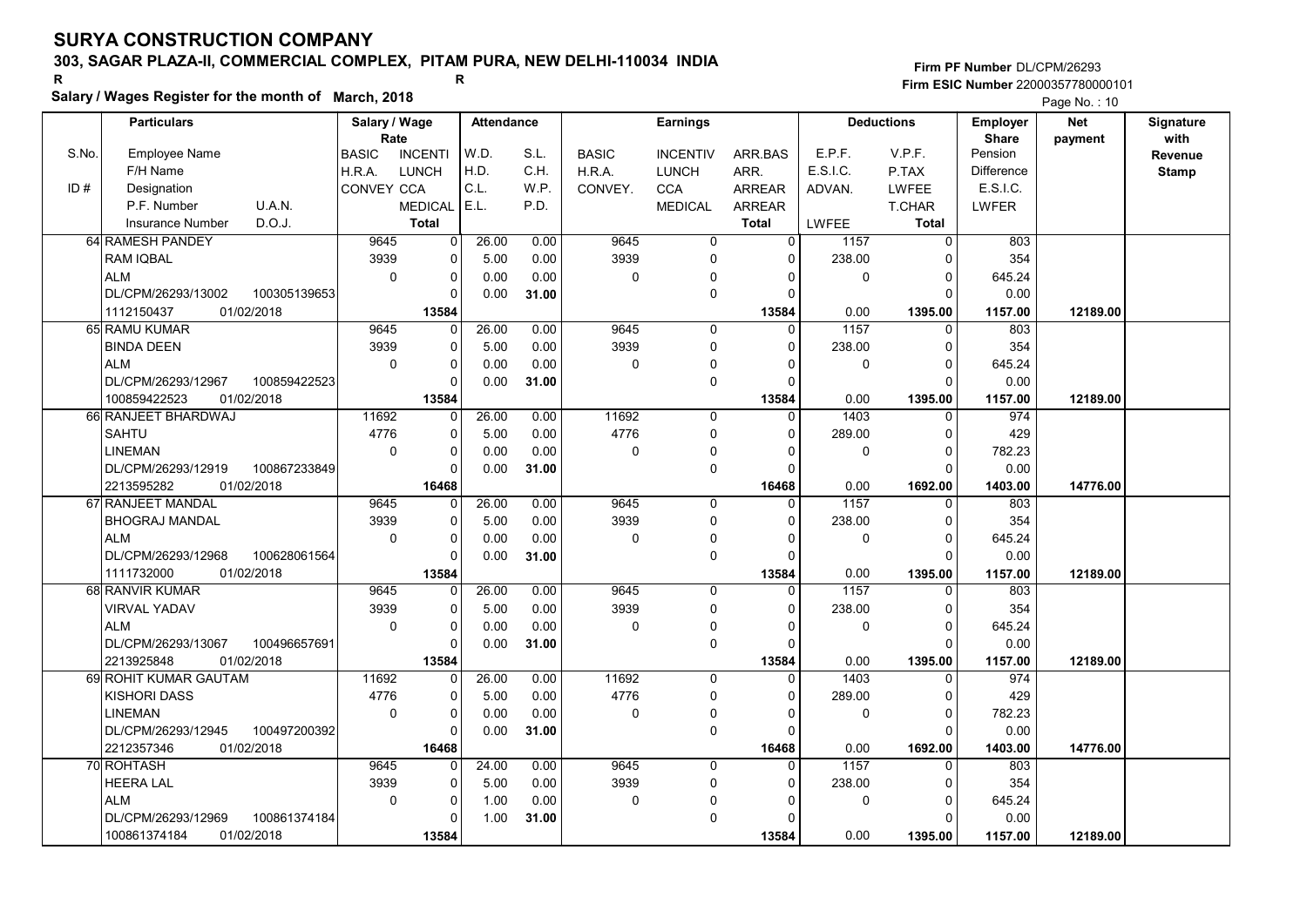# 303, SAGAR PLAZA-II, COMMERCIAL COMPLEX, PITAM PURA, NEW DELHI-110034 INDIA

#### Salary / Wages Register for the month of March, 2018

|       | Salary / wages Register for the month of March, 2018 |                   |                |                   |       |              |                 |                |                  |                   |                 | Page No.: 11 |              |
|-------|------------------------------------------------------|-------------------|----------------|-------------------|-------|--------------|-----------------|----------------|------------------|-------------------|-----------------|--------------|--------------|
|       | <b>Particulars</b>                                   | Salary / Wage     |                | <b>Attendance</b> |       |              | <b>Earnings</b> |                |                  | <b>Deductions</b> | <b>Employer</b> | Net          | Signature    |
|       |                                                      | Rate              |                |                   |       |              |                 |                |                  |                   | <b>Share</b>    | payment      | with         |
| S.No. | <b>Employee Name</b>                                 | <b>BASIC</b>      | <b>INCENTI</b> | W.D.              | S.L.  | <b>BASIC</b> | <b>INCENTIV</b> | ARR BAS        | E.P.F.           | V.P.F.            | Pension         |              | Revenue      |
|       | F/H Name                                             | H.R.A.            | <b>LUNCH</b>   | H.D.              | C.H.  | H.R.A.       | <b>LUNCH</b>    | ARR.           | E.S.I.C.         | P.TAX             | Difference      |              | <b>Stamp</b> |
| ID#   | Designation                                          | <b>CONVEY CCA</b> |                | C.L.              | W.P.  | CONVEY.      | <b>CCA</b>      | <b>ARREAR</b>  | ADVAN.           | <b>LWFEE</b>      | E.S.I.C.        |              |              |
|       | U.A.N.<br>P.F. Number                                |                   | <b>MEDICAL</b> | E.L.              | P.D.  |              | <b>MEDICAL</b>  | <b>ARREAR</b>  |                  | <b>T.CHAR</b>     | <b>LWFER</b>    |              |              |
|       | D.O.J.<br><b>Insurance Number</b>                    |                   | <b>Total</b>   |                   |       |              |                 | <b>Total</b>   | <b>LWFEE</b>     | <b>Total</b>      |                 |              |              |
|       | 71 SAJJAN KUMAR SHARMA                               | 11692             | 0              | 26.00             | 0.00  | 11692        | $\overline{0}$  | $\overline{0}$ | 1403             | $\overline{0}$    | 974             |              |              |
|       | ARJUN SHARMA                                         | 4776              | 0              | 5.00              | 0.00  | 4776         | $\Omega$        | $\Omega$       | 289.00           | $\cap$            | 429             |              |              |
|       | LINEMAN                                              | $\mathbf 0$       | 0              | 0.00              | 0.00  | $\mathbf 0$  | $\mathbf{0}$    | 0              | 0                | 0                 | 782.23          |              |              |
|       | DL/CPM/26293/12998<br>100858453750                   |                   | $\Omega$       | 0.00              | 31.00 |              | $\mathbf 0$     | $\Omega$       |                  | $\Omega$          | 0.00            |              |              |
|       | 1112479378<br>01/02/2018                             |                   | 16468          |                   |       |              |                 | 16468          | 0.00             | 1692.00           | 1403.00         | 14776.00     |              |
|       | 72 SANJEEV KUMAR                                     | 9645              | 0              | 25.00             | 0.00  | 9645         | $\mathbf 0$     | $\Omega$       | 1157             | $\Omega$          | 803             |              |              |
|       | PHOOL CHAND                                          | 3939              | 0              | 5.00              | 0.00  | 3939         | $\Omega$        | $\Omega$       | 238.00           | $\Omega$          | 354             |              |              |
|       | <b>ALM</b>                                           | $\mathbf 0$       | 0              | 0.00              | 0.00  | $\mathbf 0$  | $\mathbf 0$     | 0              | 0                | $\Omega$          | 645.24          |              |              |
|       | DL/CPM/26293/13066<br>100739430192                   |                   | 0              | 1.00              | 31.00 |              | $\mathbf 0$     | $\Omega$       |                  | C                 | 0.00            |              |              |
|       | 1114263068<br>01/02/2018                             |                   | 13584          |                   |       |              |                 | 13584          | 0.00             | 1395.00           | 1157.00         | 12189.00     |              |
|       | 73 SANOJ KUMAR                                       | 9645              | 0              | 26.00             | 0.00  | 9645         | $\mathbf 0$     | $\Omega$       | 1157             | $\Omega$          | 803             |              |              |
|       | <b>VIJAY SHANKAR</b>                                 | 3939              | 0              | 5.00              | 0.00  | 3939         | $\mathbf 0$     | $\Omega$       | 238.00           | $\Omega$          | 354             |              |              |
|       | <b>ALM</b>                                           | $\Omega$          | $\overline{0}$ | 0.00              | 0.00  | $\mathbf 0$  | 0               | $\Omega$       | 0                | $\Omega$          | 645.24          |              |              |
|       | 100335634443<br>DL/CPM/26293/13003                   |                   | 0              | 0.00              | 31.00 |              | $\mathbf 0$     | $\Omega$       |                  | $\Omega$          | 0.00            |              |              |
|       | 01/02/2018<br>2213605631                             |                   | 13584          |                   |       |              |                 | 13584          | 0.00             | 1395.00           | 1157.00         | 12189.00     |              |
|       | 74 SANTOSH DASS                                      | 9645              | 0              | 11.00             | 0.00  | 4356         | $\mathbf 0$     | 0              | $\overline{523}$ | $\Omega$          | 363             |              |              |
|       | UMESH DASS                                           | 3939              | 0              | 1.00              | 0.00  | 1779         | $\mathbf 0$     | $\Omega$       | 108.00           | $\Omega$          | 160             |              |              |
|       | <b>ALM</b>                                           | $\mathbf 0$       | 0              | 1.00              | 17.00 | 0            | $\Omega$        |                | 0                | $\Omega$          | 291.41          |              |              |
|       | DL/CPM/26293/13058<br>100869448587                   |                   | $\Omega$       | 1.00              | 14.00 |              | $\mathbf 0$     | $\Omega$       |                  | $\Omega$          | 0.00            |              |              |
|       | 1113552204<br>01/02/2018                             |                   | 13584          |                   |       |              |                 | 6135           | 0.00             | 631.00            | 523.00          | 5504.00      |              |
|       | 75 SARVESH KUMAR                                     | 9645              | 0              | 26.00             | 0.00  | 9645         | $\mathbf 0$     | $\Omega$       | 1157             | $\Omega$          | 803             |              |              |
|       | <b>CHATRI PRASHAD</b>                                | 3939              | 0              | 5.00              | 0.00  | 3939         | 0               | $\Omega$       | 238.00           | $\Omega$          | 354             |              |              |
|       | <b>ALM</b>                                           | $\Omega$          | $\overline{0}$ | 0.00              | 0.00  | 0            | 0               | $\Omega$       | 0                | $\Omega$          | 645.24          |              |              |
|       | DL/CPM/26293/12970<br>100859809424                   |                   | 0              | 0.00              | 31.00 |              | $\mathbf 0$     | $\Omega$       |                  | $\Omega$          | 0.00            |              |              |
|       | 1113406186<br>01/02/2018                             |                   | 13584          |                   |       |              |                 | 13584          | 0.00             | 1395.00           | 1157.00         | 12189.00     |              |
|       | <b>76 SATENDER KUMAR</b>                             | 9645              | $\Omega$       | 26.00             | 0.00  | 9645         | $\Omega$        | $\Omega$       | 1157             | $\Omega$          | 803             |              |              |
|       | PHOOL CHAND                                          | 3939              | 0              | 5.00              | 0.00  | 3939         | $\mathbf 0$     | $\Omega$       | 238.00           | $\Omega$          | 354             |              |              |
|       | <b>ALM</b>                                           | $\mathbf 0$       | 0              | 0.00              | 0.00  | $\mathbf 0$  | 0               | O              | 0                | $\Omega$          | 645.24          |              |              |
|       | 100629608403<br>DL/CPM/26293/12975                   |                   | $\overline{0}$ | 0.00              | 31.00 |              | $\mathbf 0$     | $\Omega$       |                  |                   | 0.00            |              |              |
|       | 1114724664<br>01/02/2018                             |                   | 13584          |                   |       |              |                 | 13584          | 0.00             | 1395.00           | 1157.00         | 12189.00     |              |
|       | <b>77 SATENDER PATHAK</b>                            | 9645              | $\Omega$       | 25.00             | 0.00  | 9645         | $\Omega$        | $\Omega$       | 1157             | $\Omega$          | 803             |              |              |
|       | LAKHMI CHAND PATHAK                                  | 3939              | 0              | 5.00              | 0.00  | 3939         | $\mathbf 0$     | 0              | 238.00           | 0                 | 354             |              |              |
|       | <b>ALM</b>                                           | $\Omega$          | 0              | 0.00              | 0.00  | $\mathbf 0$  | $\Omega$        |                | 0                | $\Omega$          | 645.24          |              |              |
|       | 100739268251<br>DL/CPM/26293/13012                   |                   | $\Omega$       | 1.00              | 31.00 |              | $\Omega$        |                |                  | n                 | 0.00            |              |              |
|       | 1114830160<br>01/02/2018                             |                   | 13584          |                   |       |              |                 | 13584          | 0.00             | 1395.00           | 1157.00         | 12189.00     |              |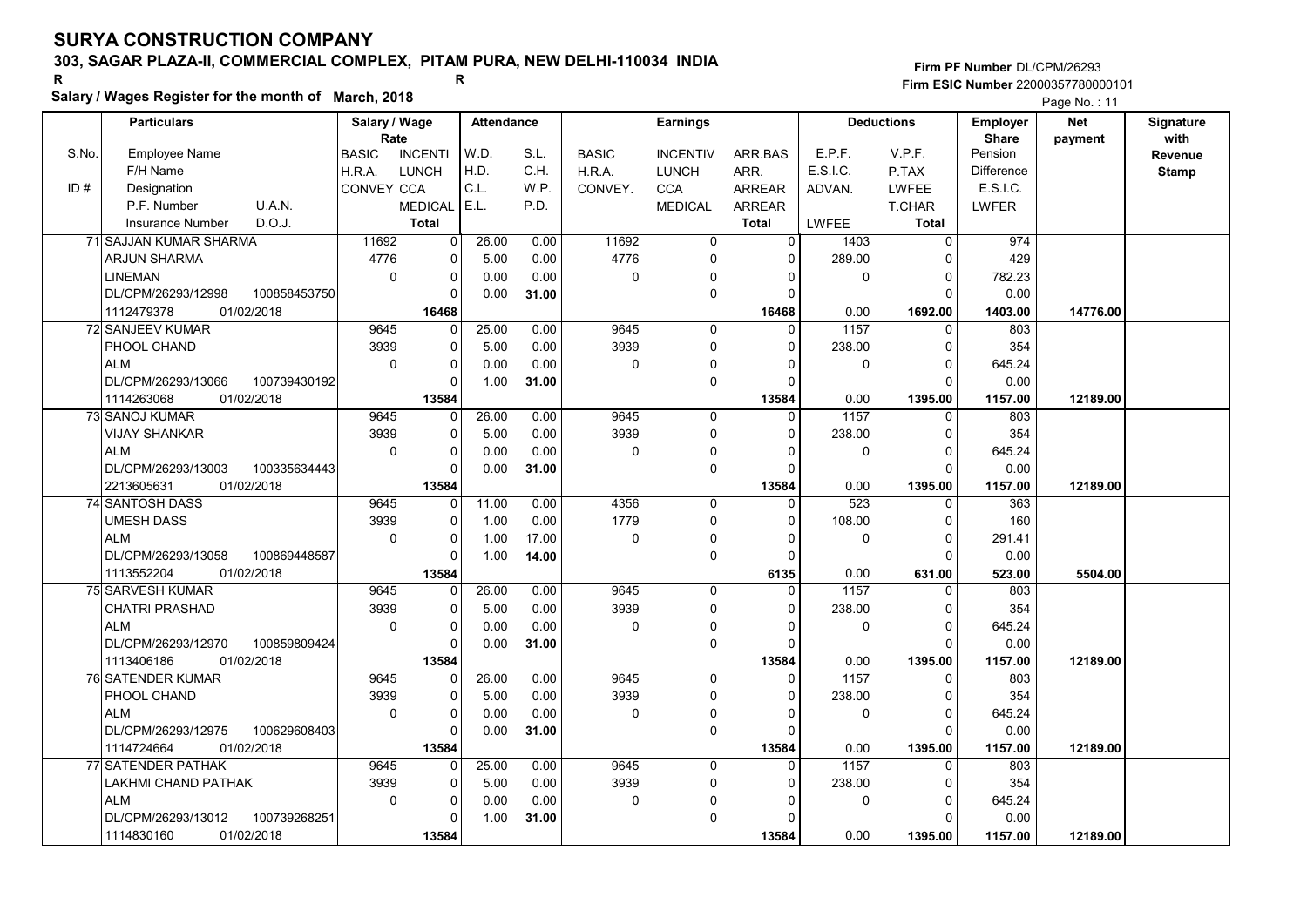# 303, SAGAR PLAZA-II, COMMERCIAL COMPLEX, PITAM PURA, NEW DELHI-110034 INDIA

#### Salary / Wages Register for the month of March, 2018

|       | Salary / wages Register for the month of March, 2018 |                                |                   |       |              |                 |                |              |                   |                 | Page No.: 12 |              |
|-------|------------------------------------------------------|--------------------------------|-------------------|-------|--------------|-----------------|----------------|--------------|-------------------|-----------------|--------------|--------------|
|       | <b>Particulars</b>                                   | Salary / Wage                  | <b>Attendance</b> |       |              | <b>Earnings</b> |                |              | <b>Deductions</b> | <b>Employer</b> | <b>Net</b>   | Signature    |
|       |                                                      | Rate                           |                   |       |              |                 |                |              |                   | <b>Share</b>    | payment      | with         |
| S.No. | <b>Employee Name</b>                                 | <b>BASIC</b><br><b>INCENTI</b> | W.D.              | S.L.  | <b>BASIC</b> | <b>INCENTIV</b> | ARR.BAS        | E.P.F.       | V.P.F.            | Pension         |              | Revenue      |
|       | F/H Name                                             | <b>LUNCH</b><br>H.R.A.         | H.D.              | C.H.  | H.R.A.       | <b>LUNCH</b>    | ARR.           | E.S.I.C.     | P.TAX             | Difference      |              | <b>Stamp</b> |
| ID#   | Designation                                          | <b>CONVEY CCA</b>              | C.L.              | W.P.  | CONVEY.      | <b>CCA</b>      | <b>ARREAR</b>  | ADVAN.       | <b>LWFEE</b>      | E.S.I.C.        |              |              |
|       | U.A.N.<br>P.F. Number                                | <b>MEDICAL</b>                 | E.L.              | P.D.  |              | <b>MEDICAL</b>  | <b>ARREAR</b>  |              | T.CHAR            | <b>LWFER</b>    |              |              |
|       | D.O.J.<br><b>Insurance Number</b>                    | <b>Total</b>                   |                   |       |              |                 | <b>Total</b>   | <b>LWFEE</b> | <b>Total</b>      |                 |              |              |
|       | <b>78 SATENDR KUMAR</b>                              | 11692<br>$\overline{0}$        | 21.00             | 0.00  | 10561        | $\mathbf 0$     | $\overline{0}$ | 1267         | $\mathbf 0$       | 880             |              |              |
|       | <b>NATURAM</b>                                       | 4776<br>$\Omega$               | 5.00              | 0.00  | 4314         | $\Omega$        | $\Omega$       | 261.00       | $\Omega$          | 387             |              |              |
|       | <b>LINEMAN</b>                                       | $\pmb{0}$<br>0                 | 1.00              | 3.00  | 0            | $\mathbf{0}$    | $\Omega$       | 0            | $\mathbf 0$       | 706.56          |              |              |
|       | DL/CPM/26293/13069<br>101219226581                   | 0                              | 1.00              | 28.00 |              | $\mathbf 0$     | 0              |              | $\Omega$          | 0.00            |              |              |
|       | 1013583479<br>01/02/2018                             | 16468                          |                   |       |              |                 | 14875          | 0.00         | 1528.00           | 1267.00         | 13347.00     |              |
|       | 79 SHANKAR LAL                                       | 11692<br>$\Omega$              | 25.00             | 0.00  | 11692        | $\Omega$        | $\Omega$       | 1403         | $\Omega$          | 974             |              |              |
|       | <b>KISHAN LAL</b>                                    | 4776<br>0                      | 5.00              | 0.00  | 4776         | 0               | $\Omega$       | 289.00       | $\mathbf 0$       | 429             |              |              |
|       | <b>LINEMAN</b>                                       | $\mathbf 0$<br>0               | 0.00              | 0.00  | 0            | 0               | $\Omega$       | 0            | $\Omega$          | 782.23          |              |              |
|       | DL/CPM/26293/13073<br>100862496655                   | 0                              | 1.00              | 31.00 |              | $\mathbf 0$     | $\Omega$       |              | $\Omega$          | 0.00            |              |              |
|       | 1112838404<br>01/02/2018                             | 16468                          |                   |       |              |                 | 16468          | 0.00         | 1692.00           | 1403.00         | 14776.00     |              |
|       | 80 SHARVAN KUMAR                                     | 9645<br>0                      | 26.00             | 0.00  | 9645         | 0               | $\mathbf 0$    | 1157         | 0                 | 803             |              |              |
|       | <b>KANKIR MANDAL</b>                                 | 3939<br>0                      | 5.00              | 0.00  | 3939         | $\mathbf 0$     | $\Omega$       | 238.00       | $\mathbf 0$       | 354             |              |              |
|       | <b>ALM</b>                                           | $\Omega$<br>$\Omega$           | 0.00              | 0.00  | 0            | $\mathbf 0$     | O              | 0            | $\Omega$          | 645.24          |              |              |
|       | 100685685208<br>DL/CPM/26293/12980                   | $\Omega$                       | 0.00              | 31.00 |              | $\mathbf 0$     | 0              |              | $\Omega$          | 0.00            |              |              |
|       | 1114784543<br>01/02/2018                             | 13584                          |                   |       |              |                 | 13584          | 0.00         | 1395.00           | 1157.00         | 12189.00     |              |
|       | 81 SHEETAL PRASAD                                    | 9645<br>0                      | 26.00             | 0.00  | 9645         | $\Omega$        | $\Omega$       | 1157         | $\Omega$          | 803             |              |              |
|       | <b>BENDU PRASAD</b>                                  | 3939<br>0                      | 5.00              | 0.00  | 3939         | $\mathbf 0$     | $\Omega$       | 238.00       | $\Omega$          | 354             |              |              |
|       | <b>ALM</b>                                           | $\mathbf 0$<br>0               | 0.00              | 0.00  | 0            | $\Omega$        | $\Omega$       | 0            | $\mathbf 0$       | 645.24          |              |              |
|       | DL/CPM/26293/13061<br>100496596224                   | $\Omega$                       | 0.00              | 31.00 |              | $\mathbf 0$     | $\Omega$       |              | $\Omega$          | 0.00            |              |              |
|       | 2213623414<br>01/02/2018                             | 13584                          |                   |       |              |                 | 13584          | 0.00         | 1395.00           | 1157.00         | 12189.00     |              |
|       | 82 SHIV BAHADUR                                      | 11692<br>$\Omega$              | 26.00             | 0.00  | 11692        | 0               | 0              | 1403         | $\Omega$          | 974             |              |              |
|       | <b>MAHADEV</b>                                       | 4776<br>0                      | 5.00              | 0.00  | 4776         | $\mathbf 0$     | $\Omega$       | 289.00       | 0                 | 429             |              |              |
|       | <b>LINEMAN</b>                                       | $\Omega$<br>$\Omega$           | 0.00              | 0.00  | 0            | 0               | $\Omega$       | 0            | $\Omega$          | 782.23          |              |              |
|       | DL/CPM/26293/12997<br>100863427632                   | 0                              | 0.00              | 31.00 |              | $\pmb{0}$       | $\Omega$       |              | $\Omega$          | 0.00            |              |              |
|       | 2213605630<br>01/02/2018                             | 16468                          |                   |       |              |                 | 16468          | 0.00         | 1692.00           | 1403.00         | 14776.00     |              |
|       | 83 SHIV LAL                                          | 9645<br>0                      | 16.00             | 0.00  | 6223         | $\mathbf 0$     | $\Omega$       | 747          | $\mathbf 0$       | 518             |              |              |
|       | <b>BHAGWAN DEEN</b>                                  | 3939<br>0                      | 3.00              | 0.00  | 2541         | $\mathbf 0$     | $\Omega$       | 154.00       | $\Omega$          | 229             |              |              |
|       | <b>ALM</b>                                           | $\mathbf 0$<br>0               | 0.00              | 11.00 | 0            | $\mathbf 0$     | 0              | 0            | $\Omega$          | 416.29          |              |              |
|       | DL/CPM/26293/12922<br>100859195387                   | $\Omega$                       | 1.00              | 20.00 |              | $\mathbf 0$     | $\Omega$       |              | $\Omega$          | 0.00            |              |              |
|       | 2213605657<br>01/02/2018                             | 13584                          |                   |       |              |                 | 8764           | 0.00         | 901.00            | 747.00          | 7863.00      |              |
|       | 84 SHIV NARAYAN                                      | 11692<br>$\Omega$              | 21.00             | 0.00  | 10561        | $\Omega$        | $\Omega$       | 1267         | $\Omega$          | 880             |              |              |
|       | <b>SAHADEV</b>                                       | 4776<br>0                      | 5.00              | 0.00  | 4314         | $\mathbf 0$     | $\Omega$       | 261.00       | $\Omega$          | 387             |              |              |
|       | <b>LINEMAN</b>                                       | $\mathbf 0$<br>0               | 1.00              | 3.00  | 0            | 0               | 0              | 0            | $\mathbf 0$       | 706.56          |              |              |
|       | DL/CPM/26293/13049<br>100867218718                   | $\Omega$                       | 1.00              | 28.00 |              | $\Omega$        |                |              | $\Omega$          | 0.00            |              |              |
|       | 1113552266<br>01/02/2018                             | 16468                          |                   |       |              |                 | 14875          | 0.00         | 1528.00           | 1267.00         | 13347.00     |              |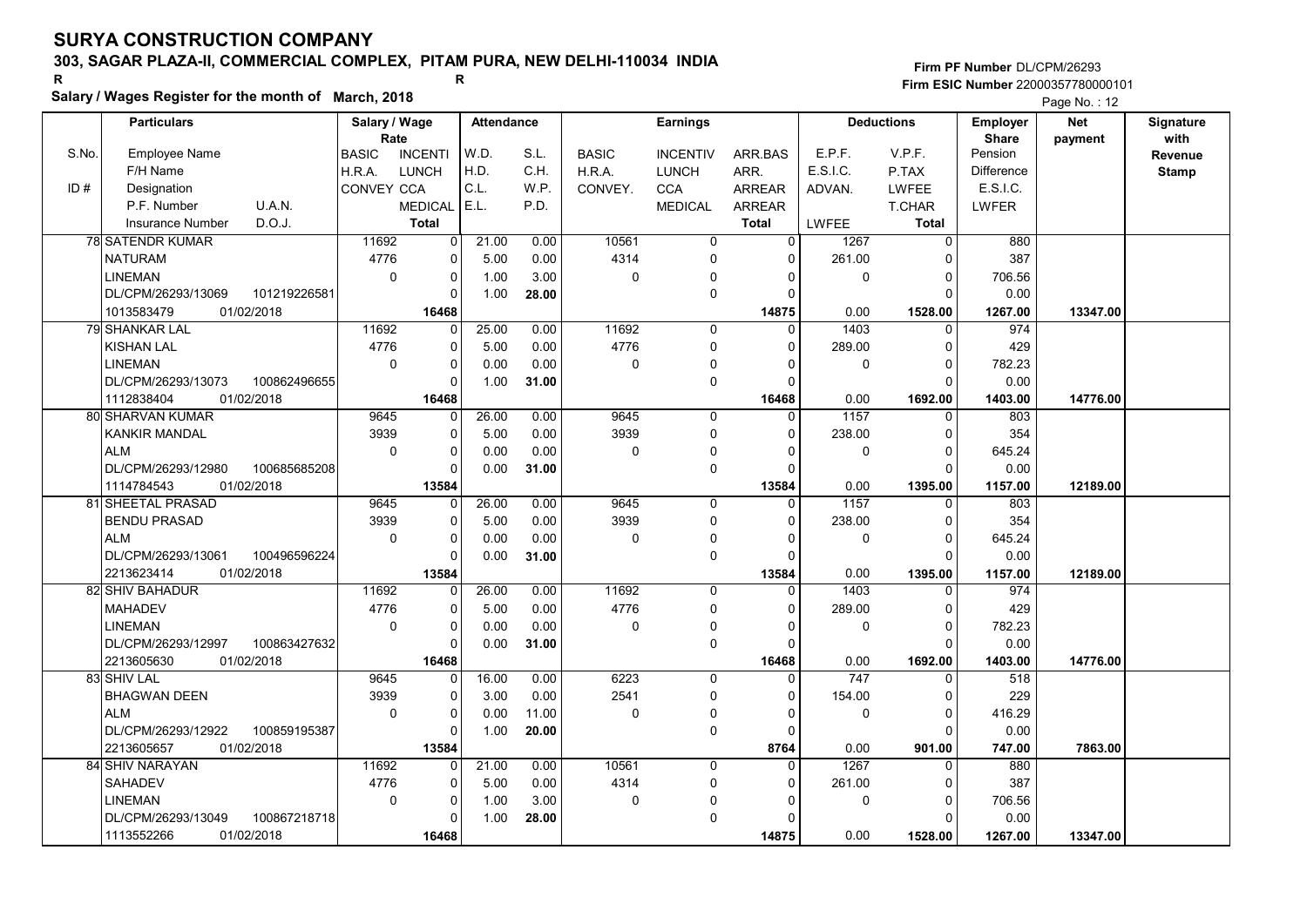### 303, SAGAR PLAZA-II, COMMERCIAL COMPLEX, PITAM PURA, NEW DELHI-110034 INDIA

#### Salary / Wages Register for the month of March, 2018

|       | Salary / Wages Register for the month of March, 2018 |                                |                         |                                      |              |                 |                |              |                   |              | Page No.: 13 |              |  |
|-------|------------------------------------------------------|--------------------------------|-------------------------|--------------------------------------|--------------|-----------------|----------------|--------------|-------------------|--------------|--------------|--------------|--|
|       | <b>Particulars</b><br>Salary / Wage                  |                                |                         | <b>Earnings</b><br><b>Attendance</b> |              |                 |                |              | <b>Deductions</b> |              | <b>Net</b>   | Signature    |  |
|       |                                                      | Rate                           |                         |                                      |              |                 |                |              |                   | <b>Share</b> | payment      | with         |  |
| S.No. | <b>Employee Name</b>                                 | <b>BASIC</b><br><b>INCENTI</b> | W.D.                    | S.L.                                 | <b>BASIC</b> | <b>INCENTIV</b> | ARR.BAS        | E.P.F.       | V.P.F.            | Pension      |              | Revenue      |  |
|       | F/H Name                                             | <b>LUNCH</b><br>H.R.A.         | H.D.                    | C.H.                                 | H.R.A.       | <b>LUNCH</b>    | ARR.           | E.S.I.C.     | P.TAX             | Difference   |              | <b>Stamp</b> |  |
| ID#   | Designation                                          | CONVEY CCA                     | C.L.                    | W.P.                                 | CONVEY.      | <b>CCA</b>      | ARREAR         | ADVAN.       | <b>LWFEE</b>      | E.S.I.C.     |              |              |  |
|       | U.A.N.<br>P.F. Number                                | <b>MEDICAL</b>                 | E.L.                    | P.D.                                 |              | <b>MEDICAL</b>  | ARREAR         |              | T.CHAR            | LWFER        |              |              |  |
|       | D.O.J.<br><b>Insurance Number</b>                    | <b>Total</b>                   |                         |                                      |              |                 | <b>Total</b>   | <b>LWFEE</b> | <b>Total</b>      |              |              |              |  |
|       | 85 SHIV NARAYAN MANJHI                               | 9645                           | 26.00<br>$\overline{0}$ | 0.00                                 | 9645         | $\mathbf 0$     | $\overline{0}$ | 1157         | $\mathbf 0$       | 803          |              |              |  |
|       | <b>BHOLA MANJHI</b>                                  | 3939<br>0                      | 5.00                    | 0.00                                 | 3939         | $\mathbf 0$     | $\Omega$       | 238.00       | $\Omega$          | 354          |              |              |  |
|       | <b>ALM</b>                                           | $\mathbf 0$<br>0               | 0.00                    | 0.00                                 | 0            | $\Omega$        | 0              | 0            | 0                 | 645.24       |              |              |  |
|       | DL/CPM/26293/13077<br>100977783624                   | $\Omega$                       | 0.00                    | 31.00                                |              | $\mathbf 0$     | $\Omega$       |              | $\Omega$          | 0.00         |              |              |  |
|       | 1114937111<br>01/02/2018                             | 13584                          |                         |                                      |              |                 | 13584          | 0.00         | 1395.00           | 1157.00      | 12189.00     |              |  |
|       | 86 SHIV NARESH                                       | 9645<br>$\Omega$               | 21.00                   | 0.00                                 | 8712         | 0               | $\Omega$       | 1045         | $\Omega$          | 726          |              |              |  |
|       | <b>RAM ASREY</b>                                     | 3939<br>0                      | 5.00                    | 0.00                                 | 3558         | $\mathbf 0$     | 0              | 215.00       | 0                 | 319          |              |              |  |
|       | <b>ALM</b>                                           | $\pmb{0}$<br>0                 | 1.00                    | 3.00                                 | 0            | 0               | $\Omega$       | 0            | $\Omega$          | 582.83       |              |              |  |
|       | DL/CPM/26293/13065<br>100497811450                   | 0                              | 1.00                    | 28.00                                |              | $\mathbf 0$     | $\Omega$       |              | $\Omega$          | 0.00         |              |              |  |
|       | 1111752944<br>01/02/2018                             | 13584                          |                         |                                      |              |                 | 12270          | 0.00         | 1260.00           | 1045.00      | 11010.00     |              |  |
|       | 87 SHIV PRASHAD                                      | 9645<br>0                      | 14.00                   | 0.00                                 | 5600         | $\mathbf 0$     | 0              | 672          | 0                 | 466          |              |              |  |
|       | <b>SAHDEV</b>                                        | 3939<br>0                      | 3.00                    | 0.00                                 | 2287         | $\mathbf 0$     | $\Omega$       | 139.00       | $\Omega$          | 206          |              |              |  |
|       | <b>ALM</b>                                           | $\Omega$<br>$\Omega$           | 0.00                    | 13.00                                | $\Omega$     | $\mathbf 0$     | $\Omega$       | $\Omega$     | $\Omega$          | 374.63       |              |              |  |
|       | DL/CPM/26293/12974<br>100351636206                   | $\Omega$                       | 1.00                    | 18.00                                |              | $\mathbf 0$     | $\mathbf{0}$   |              | $\Omega$          | 0.00         |              |              |  |
|       | 01/02/2018<br>1111731990                             | 13584                          |                         |                                      |              |                 | 7887           | 0.00         | 811.00            | 672.00       | 7076.00      |              |  |
|       | 88 SHIV PYARE                                        | 11692                          | 26.00<br>$\Omega$       | 0.00                                 | 11692        | $\Omega$        | $\Omega$       | 1403         | $\Omega$          | 974          |              |              |  |
|       | <b>DOOLLU</b>                                        | 4776<br>0                      | 5.00                    | 0.00                                 | 4776         | $\mathbf 0$     | $\Omega$       | 289.00       | $\Omega$          | 429          |              |              |  |
|       | <b>LINEMAN</b>                                       | $\mathbf 0$<br>0               | 0.00                    | 0.00                                 | 0            | 0               | 0              | 0            | $\mathbf 0$       | 782.23       |              |              |  |
|       | 100496831946<br>DL/CPM/26293/13001                   | $\Omega$                       | 0.00                    | 31.00                                |              | $\mathbf 0$     | $\Omega$       |              | $\Omega$          | 0.00         |              |              |  |
|       | 1112917160<br>01/02/2018                             | 16468                          |                         |                                      |              |                 | 16468          | 0.00         | 1692.00           | 1403.00      | 14776.00     |              |  |
|       | 89 SHRI LAL                                          | 11692<br>$\Omega$              | 15.00                   | 0.00                                 | 7166         | 0               | $\mathbf{0}$   | 860          | $\Omega$          | 597          |              |              |  |
|       | <b>BHAGWAN DEEN</b>                                  | 4776<br>0                      | 3.00                    | 0.00                                 | 2927         | $\mathbf 0$     | 0              | 177.00       | $\mathbf 0$       | 263          |              |              |  |
|       | <b>LINEMAN</b>                                       | $\mathbf 0$<br>0               | 0.00                    | 12.00                                | 0            | $\mathbf 0$     | $\Omega$       | 0            | $\Omega$          | 479.42       |              |              |  |
|       | DL/CPM/26293/12923<br>101219226575                   | $\Omega$                       | 1.00                    | 19.00                                |              | $\mathbf 0$     | $\Omega$       |              | $\mathsf{C}$      | 0.00         |              |              |  |
|       | 1111843544<br>01/02/2018                             | 16468                          |                         |                                      |              |                 | 10093          | 0.00         | 1037.00           | 860.00       | 9056.00      |              |  |
|       | 90 SHRI RAM                                          | 9645<br>0                      | 23.00                   | 0.00                                 | 9334         | $\mathbf 0$     | $\Omega$       | 1120         | $\Omega$          | 778          |              |              |  |
|       | POORAN PRASAD                                        | 3939<br>$\Omega$               | 5.00                    | 0.00                                 | 3812         | $\mathbf 0$     | $\Omega$       | 231.00       | $\Omega$          | 342          |              |              |  |
|       | <b>ALM</b>                                           | $\mathbf 0$<br>0               | 1.00                    | 1.00                                 | 0            | 0               | $\Omega$       | 0            | $\overline{0}$    | 624.44       |              |              |  |
|       | DL/CPM/26293/13071<br>100353865282                   | $\Omega$                       | 1.00                    | 30.00                                |              | $\mathbf 0$     | $\Omega$       |              | $\Omega$          | 0.00         |              |              |  |
|       | 1113406189<br>01/02/2018                             | 13584                          |                         |                                      |              |                 | 13146          | 0.00         | 1351.00           | 1120.00      | 11795.00     |              |  |
|       | 91 SUMIT KUMAR                                       | 9645                           | 26.00<br>$\overline{0}$ | 0.00                                 | 9645         | $\mathbf 0$     | 0              | 1157         | $\mathbf 0$       | 803          |              |              |  |
|       | <b>ASHOK TYAGI</b>                                   | 3939<br>0                      | 5.00                    | 0.00                                 | 3939         | $\mathbf 0$     | 0              | 238.00       | $\Omega$          | 354          |              |              |  |
|       | <b>ALM</b>                                           | $\mathbf 0$<br>0               | 0.00                    | 0.00                                 | $\Omega$     | $\Omega$        | $\Omega$       | 0            | 0                 | 645.24       |              |              |  |
|       | DL/CPM/26293/13045<br>100858580465                   | 0                              | 0.00                    | 31.00                                |              | $\mathbf 0$     | O              |              | $\Omega$          | 0.00         |              |              |  |
|       | 2213722323<br>01/02/2018                             | 13584                          |                         |                                      |              |                 | 13584          | 0.00         | 1395.00           | 1157.00      | 12189.00     |              |  |